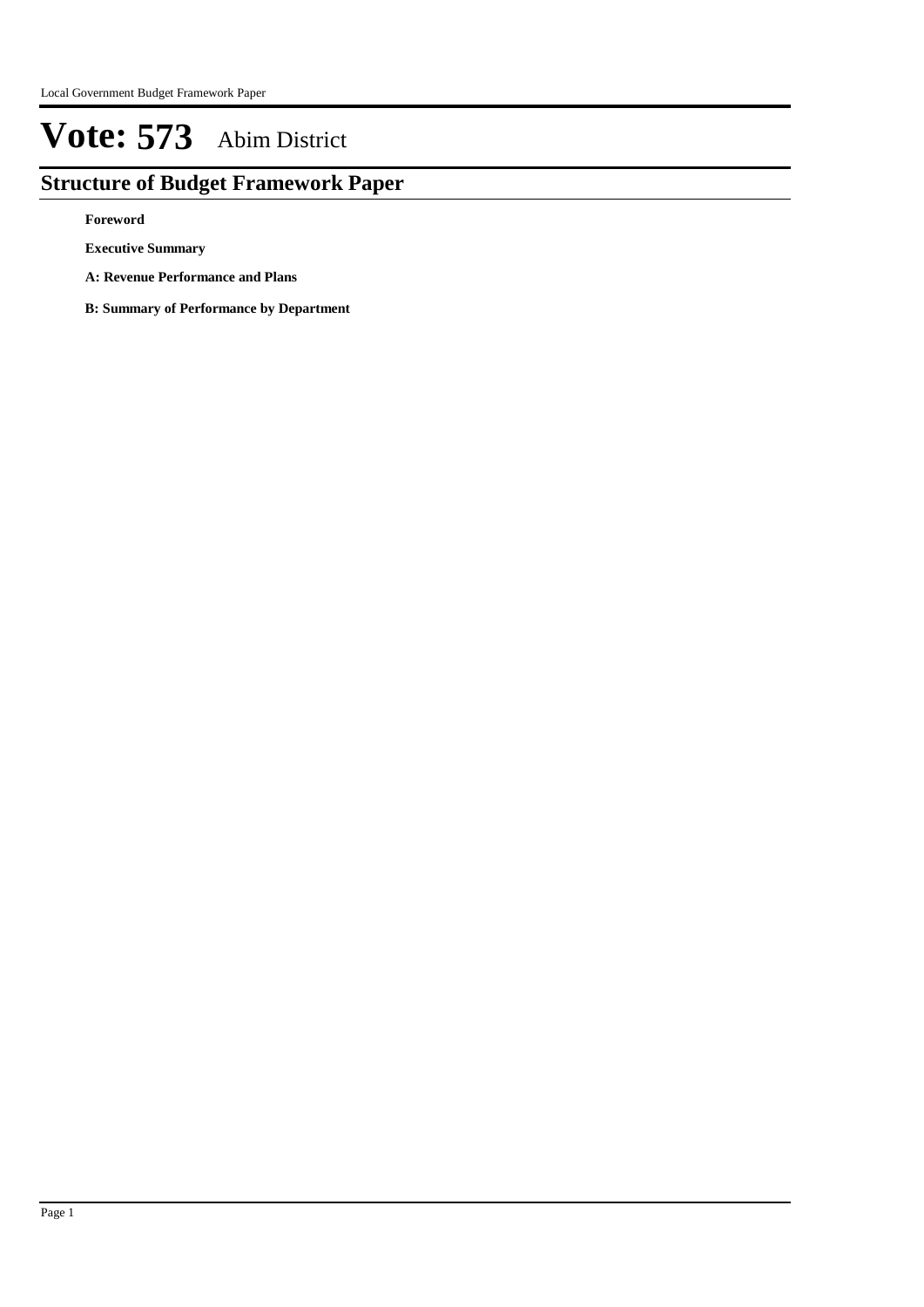## **Foreword**

Abim District was curved out of Kotido District and became functional on 1st July 2006. It is located at the North Eastern part of Uganda in Karamoja Sub Region in particular. It is bordered to the North by Kotido District, East by Napak and Amuria Districts; South West by Otuke; and West by Agago District.

Physically, Abim District lies between latitudes 2'30ʹ and 4'15ʹ longitudes 33'30ʹ and 35'00ʹ. Abim District covers an area of 2,337 Sq.Km with a total population of 109,039 (Male: 52,963; Female: 56,076). It has one County known as Thur formally Labwor County; with 7 Sub Counties and 1 Town Council.

Abim District Local Government is regarded as a hard to reach and hard to stay area like any other Districts in Karamoja region making it difficult to attract and retain some key personnel like medical doctors.

Abim District Local Government Budget Framework Paper has been prepared as mandated by the Constitution of the Republic of Uganda 1995, and operationalized by the Local Government Act 1997, which gives powers to Local Governments to plan, budget and ensure effective service delivery in their areas of jurisdiction.

In the process of developing this LGBFP, Lower Local Governments have been taken into account based on the bottomup participatory planning and integrated approach. Consultative meetings with various stakeholders were held where the sector needs were identified, discussed in the subsequent sectoral and Executive Committee meetings where amendments done.

The LGBFP gives a framework for implementing the priorities for the FY 2016/2017 which will provide a rapid rural transformation through investments in social and economic programmes, modernization of the rural production sector by promoting value addition. It also aims at increasing household income through the prosperity for all (operation wealth creation) programs and absorbing a big proportion of the informal sector by constructing new markets to generate revenue and ensure food security.

Emphasis is put on strengthening the collection of the existing locally raised revenue sources such as trading license, hotel tax, local service tax, permits and other fees. The Framework Paper encompasses different sectors that include: Education, Health, Environment and Natural Resources, Urban and Rural Water and Sanitation; Urban and Feeder roads and finally Agric Extension. The Local Government Budget Framework Paper will therefore focus on the National Priority Programme areas in the National Development Plan II.

On behalf of the people of Abim District Local Government, I wish to submit this Local Government Budget Framework Paper for inclusion in the National Budget and copies of this BFP will be submitted to Ministry of Finance Planning and Economic Development, Ministry of Local Government, Local Government Finance Commission and Development Partners.

I wish to extend gratitude on behalf of the Council to all Development Partners and all our stakeholders for their invaluable support in the implementation of development programs which contribution is manifested in the current development trends of the District and request to continue to give support to enable this plan operationalize especially on unfunded priorities.

Special thanks go to the District Executive Committee and the entire Council, the District Technical Planning Committee, and Budget Desk Members for their participation in the production of this Framework Paper and lastly, I appeal to everybody to comply with the plan since our District Budget Estimates and Development Plan will be derived from this planning document.

FOR GOD AND MY COUNTRY

**OCHERO JIMBRICKY NOMAN DISTRICT CHAIRPERSON, ABIM**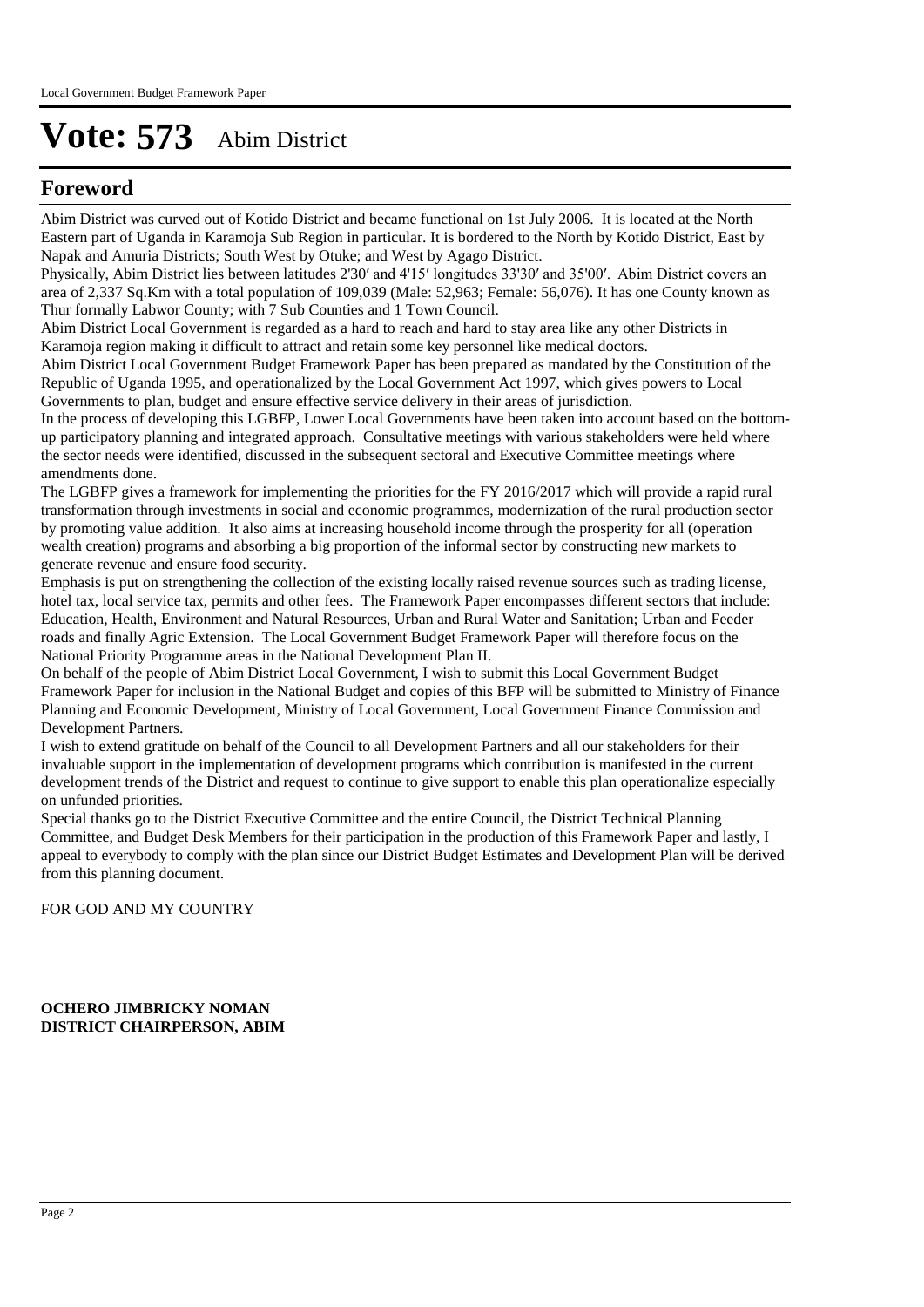### **Executive Summary**

#### **Revenue Performance and Plans**

|                                        | 2015/16                                                              | 2016/17   |                        |
|----------------------------------------|----------------------------------------------------------------------|-----------|------------------------|
|                                        | <b>Approved Budget</b><br><b>Receipts by End</b><br><b>September</b> |           | <b>Proposed Budget</b> |
| UShs $000's$                           |                                                                      |           |                        |
| 1. Locally Raised Revenues             | 394,664                                                              | 51,069    | 290,933                |
| 2a. Discretionary Government Transfers | 2,675,236                                                            | 609,970   | 4,196,591              |
| 2b. Conditional Government Transfers   | 10,733,875                                                           | 2,577,758 | 7,138,491              |
| 2c. Other Government Transfers         | 489,139                                                              | 104,894   | 489,139                |
| 4. Donor Funding                       | 2,531,734                                                            | 172,966   | 2,286,734              |
| <b>Total Revenues</b>                  | 16,824,649                                                           | 3,516,656 | 14,401,888             |

#### *Revenue Performance in the first quarter of 2015/16*

By the end of first quarter, the District cumulatively realised Ugx 3.5 billion (21%) of approved budget of Ugx 16.8 billion for the Financial Year 2015-2016 and was able to spend 52% of the total receipt. Of the overall expenditure, 68% was spent on wages, 38% on Non Wage Recurrent, 31% on Domestic development, and 88 % on Donor development. Locally Raised Revenues performed at 13%, Discretionary Government Transfers 25%, Conditional Government Transfers 24%, Other Government Transfers 21% ,

#### *Planned Revenues for 2016/17*

The District expects to collect locally raised revenue representing only 2% of the total revenue Budget in the FY 2016/2017. The District expects to receive 82.1% of the total Budget Estimate from Central Government Transfers, The reduction in Central Government Transfers is as result of expiry of NUSAF II Phase. The expected revenue from Development Partners as Donor funding constitute 15.8%.

#### **Expenditure Performance and Plans**

|                            | 2015/16                |                                                    | 2016/17                |  |
|----------------------------|------------------------|----------------------------------------------------|------------------------|--|
| <b>UShs 000's</b>          | <b>Approved Budget</b> | <b>Actual</b><br><b>Expenditure by</b><br>end Sept | <b>Proposed Budget</b> |  |
| 1a Administration          | 2,856,349              | 80,444                                             | 3,181,860              |  |
| 2 Finance                  | 304,420                | 57,050                                             | 316,780                |  |
| 3 Statutory Bodies         | 397,745                | 33,735                                             | 403,533                |  |
| 4 Production and Marketing | 295,644                | 15,113                                             | 233,322                |  |
| 5 Health                   | 4,473,597              | 322,374                                            | 3,364,684              |  |
| 6 Education                | 5,447,427              | 1,191,794                                          | 5,123,766              |  |
| 7a Roads and Engineering   | 840,301                | 69,150                                             | 619,957                |  |
| 7b Water                   | 1,224,680              | 27,422                                             | 768,186                |  |
| 8 Natural Resources        | 91,283                 | 10,019                                             | 71,929                 |  |
| 9 Community Based Services | 282,549                | 1,930                                              | 180,907                |  |
| 10 Planning                | 603,795                | 8,908                                              | 83,984                 |  |
| 11 Internal Audit          | 52,981                 | 8,054                                              | 52,981                 |  |
| <b>Grand Total</b>         | 16,870,771             | 1,825,992                                          | 14,401,888             |  |
| Wage Rec't:                | 7,995,035              | 1,061,333                                          | 6,604,350              |  |
| Non Wage Rec't:            | 2,082,706              | 328,791                                            | 2,829,301              |  |
| Domestic Dev't             | 4,261,297              | 284,514                                            | 2,681,503              |  |
| Donor Dev't                | 2,531,734              | 151,353                                            | 2,286,734              |  |

#### *Expenditure Performance in the first quarter of 2015/16*

Under departmental expenditure of the funds received; Administration department spent 11%t of the quarterly receiptt, Finance 78%, Statutory Bodies 35%, Production and Marketing 19%, Health sector 43%, Education and sport 89%, Roads and Engineering 42%, Water department 16%, Natural Resources 44%, Community Based Services 4%, Planning Unit 12%, and Internal Audit 100%.However, the unspent balances for first quarter FY 2015-2016 is mainly capital development which is still under going various pr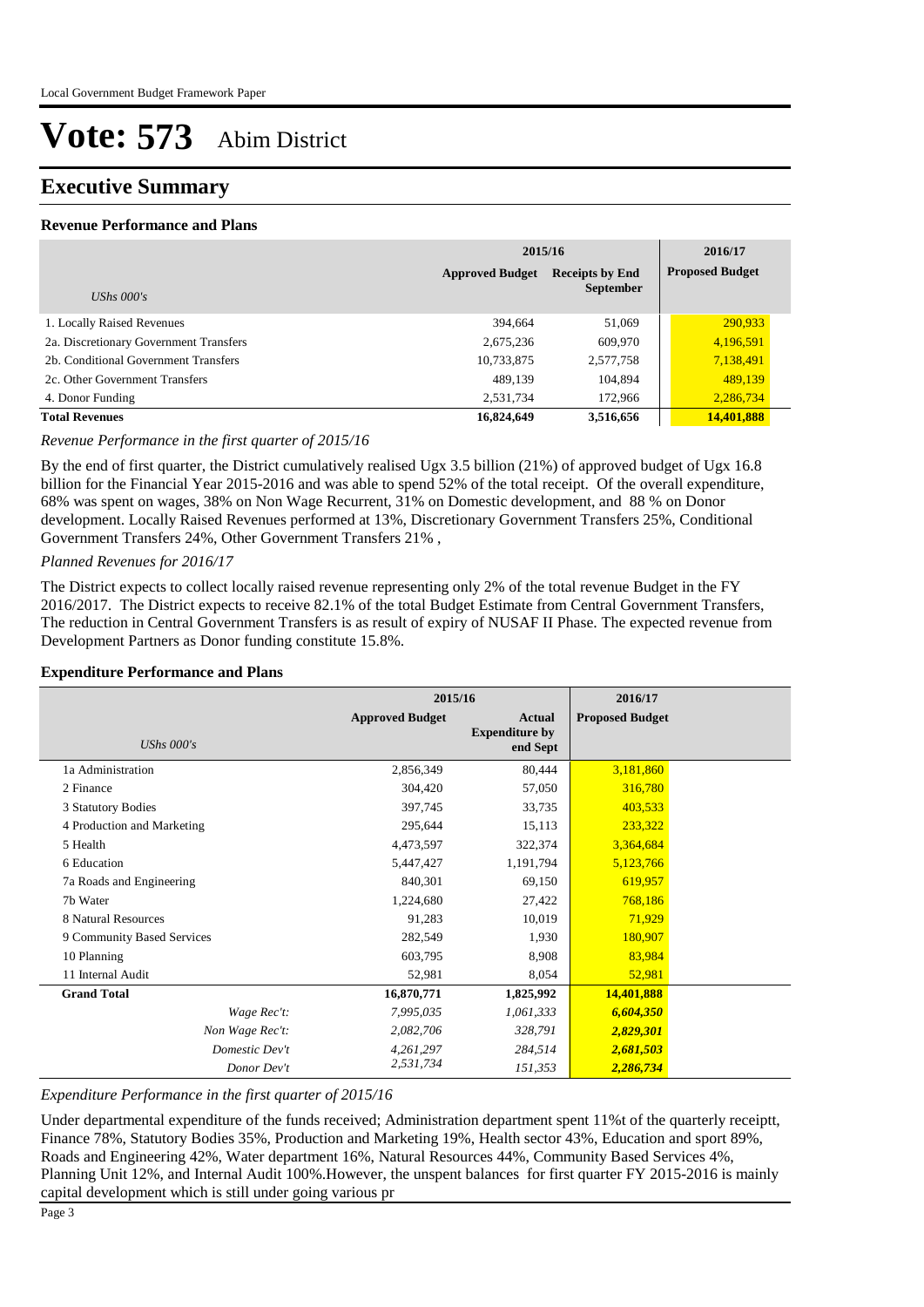### **Executive Summary**

#### *Planned Expenditures for 2016/17*

In the FY 2016/2017 the District expects to run a budget of 14.4 billion. The funds will be utilized as follows: Administration 16.9% of the total District annual budget. Finance department 1.8% of the total District budget, Statutory Bodies 2.4%, Production and Marketing 1.8%, Health 26.5%, Education and sport 32.2%, Roads and Engineering 5.0%, Water department 7.2%, Natural Resources 0.5%, Community Based Services 1.7%, Planning Unit 3.5% and Internal Audit department only 0.3%.

#### *Medium Term Expenditure Plans*

The department of health will continue to construct overhead infrastructure that will therefore improve on the health service delivery package. This financial year the department plans to completer DHO's office. While education department will embark on construction of teachers houses, classroom blocks, latrines, and furniture.The district will continue to maintain the already opened community access roads that are in existence with the resource envelopes from URF and PAF.

Under water sector,

#### **Challenges in Implementation**

General Challenges.

Reduced disbursements of funds to enable the district to implement all the planned activities without explanation from the center

Inadequate local funds in the district affect the operations of many departments.

Logistical inadequacy in the field of monitoring and supervision (This is mostly in terms of transport facilities). Lack of key Personnel in some sectors and LLGs is one other key drawbacks working down on development initiatives in the district and yet the center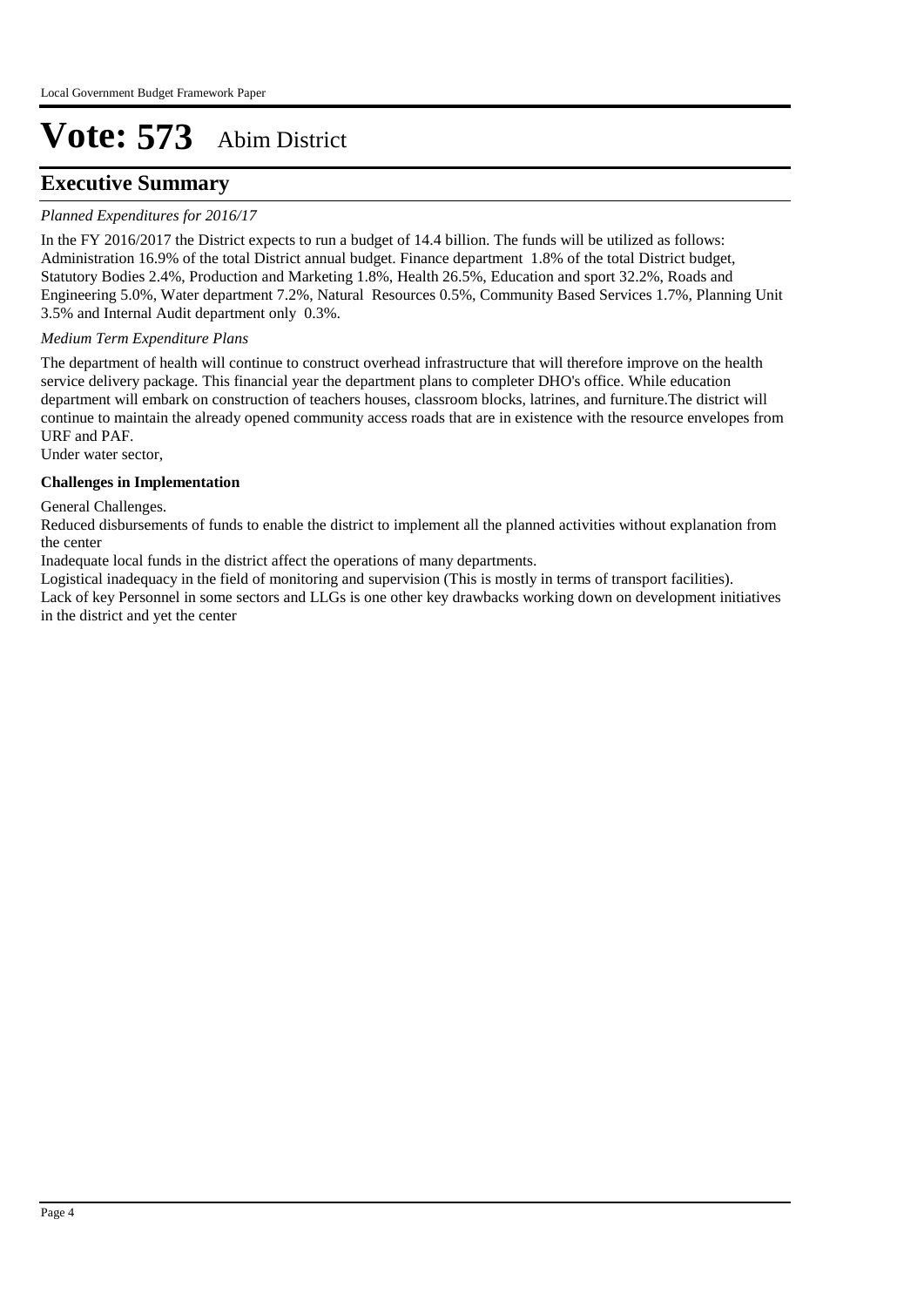## **A. Revenue Performance and Plans**

|                                                          | 2015/16                | 2016/17                                    |                        |
|----------------------------------------------------------|------------------------|--------------------------------------------|------------------------|
| <b>UShs 000's</b>                                        | <b>Approved Budget</b> | <b>Receipts by End</b><br><b>September</b> | <b>Proposed Budget</b> |
|                                                          |                        |                                            |                        |
| <b>1. Locally Raised Revenues</b>                        | 394,664                | 51,069                                     | 290,933                |
| Local Service Tax                                        | 87,052                 | 15,447                                     | 77.052                 |
| <b>Advance Recoveries</b>                                |                        | 530                                        | 5,250                  |
| <b>Agency Fees</b>                                       | 19,099                 | 5,102                                      | 19,099                 |
| Animal & Crop Husbandry related levies                   | 150                    | $\theta$                                   | <b>150</b>             |
| <b>Application Fees</b>                                  | 100                    | $\theta$                                   | 100                    |
| <b>Business licences</b>                                 | 8,194                  | $\mathbf{0}$                               | 8,194                  |
| Group registration                                       | 611                    | 300                                        | 611                    |
| <b>Inspection Fees</b>                                   | 2,000                  | $\theta$                                   | 2,000                  |
| Local Government Hotel Tax                               | 3,200                  | $\theta$                                   | 3,200                  |
| Market/Gate Charges                                      | 36,339                 | 5,970                                      | 36,339                 |
| Miscellaneous                                            | 18,105                 | 7,464                                      | 18,105                 |
| Other Fees and Charges                                   | 49.726                 | 16,255                                     | 53,281                 |
| Other licences                                           | 78,392                 | $\overline{0}$                             | 49,726                 |
| Park Fees                                                | 5,000                  | $\theta$                                   |                        |
| <b>Public Health Licences</b>                            | 250                    | $\theta$                                   |                        |
| Registration (e.g. Births, Deaths, Marriages, etc.) Fees | 1,210                  | $\theta$                                   | 1,210                  |
| Sale of (Produced) Government Properties/assets          | 68,620                 | $\mathbf{0}$                               |                        |
| <b>Land Fees</b>                                         | 576                    | $\theta$                                   | 576                    |
| Property related Duties/Fees                             | 16,040                 | $\Omega$                                   | 16,040                 |
| 2a. Discretionary Government Transfers                   | 2,675,236              | 609,970                                    | 4,196,591              |
| District Unconditional Grant (Wage)                      | 1,188,603              | 293,313                                    | 1,179,875              |
| Urban Discretionary Development Equalization Grant       | $\theta$               | $\theta$                                   | 79,867                 |
| District Unconditional Grant (Non-Wage)                  | 249,918                | 62,479                                     | 1,208,681              |
| District Discretionary Development Equalization Grant    | 1,100,035              | 220,007                                    | 1,590,666              |
| Urban Unconditional Grant (Wage)                         | 72,962                 | 18,241                                     | 72,954                 |
| Urban Unconditional Grant (Non-Wage)                     | 63,719                 | 15,930                                     | 64,547                 |
| 2b. Conditional Government Transfers                     | 10,733,875             | 2,577,758                                  | 7,138,491              |
| Development Grant                                        | 2,638,283              | 534,346                                    | 469,834                |
| Sector Conditional Grant (Non-Wage)                      | 1,116,256              | 330,767                                    | 1,230,927              |
| Sector Conditional Grant (Wage)                          | 5,351,543              | 1,314,636                                  | 5,351,521              |
| Support Services Conditional Grant (Non-Wage)            | 1,605,794              | 392,510                                    | 34,212                 |
| <b>Transitional Development Grant</b>                    | 22,000                 | 5,500                                      | 51,997                 |
| 2c. Other Government Transfers                           | 489,139                | 104,894                                    | 489,139                |
| Uganda Roads Funds - Urban                               | 110,127                | 26,815                                     |                        |
| Uganda Roads Funds - Community Access Roads              | 37,409                 | $\mathbf{0}$                               |                        |
| Uganda Road Funds - Mechanical Imprest                   | 104,485                | 20,342                                     |                        |
| Uganda Road Fund (URF)                                   |                        | $\mathbf{0}$                               | 489,139                |
| Uganda Roads Funds - District                            | 237,118                | 57,737                                     |                        |
| <b>4. Donor Funding</b>                                  | 2,531,734              | 172,966                                    | 2,286,734              |
| <b>UNICEF</b>                                            | 1,296,734              | 107,814                                    | 1,296,734              |
| <b>GLOBAL FUND</b>                                       | 50,000                 | $\mathbf{0}$                               | 50,000                 |
| <b>MOH</b>                                               | 245,000                | 65,151                                     |                        |
| MOH/WHO                                                  |                        | $\mathbf{0}$                               | 400,000                |
| <b>SUSTAIN</b>                                           | 500,000                | $\mathbf{0}$                               | 500,000                |
| <b>WHO</b>                                               | 400,000                | $\mathbf{0}$                               |                        |
| <b>SIGHT SAVERS</b>                                      | 40,000                 | $\overline{0}$                             | 40,000                 |
| <b>Total Revenues</b>                                    | 16,824,649             | 3,516,656                                  | 14,401,888             |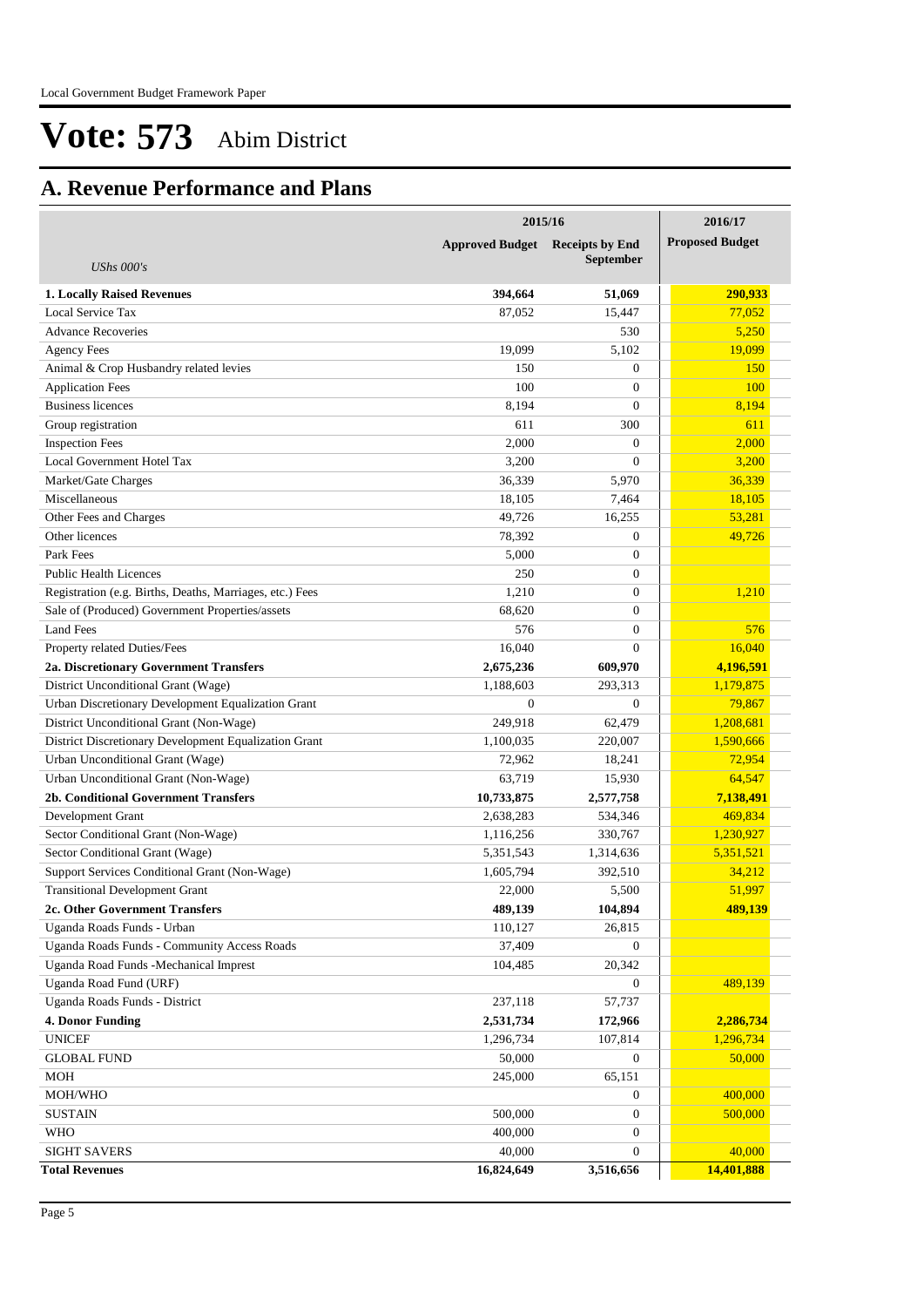### **A. Revenue Performance and Plans**

#### **Revenue Performance in the first Quarter of 2015/16**

#### *(i) Locally Raised Revenues*

By the end of first quarter, the District realized Locally Raised Revenue of Ushs 51 million against the approved budget of 394.6 million representing only 3% of the local revenue target this financial year (FY 2015/2016). The District ability to raise Local Rvenue as a percentage of the District budget over the medium term is constrained by the large proportion of the community that is informal and therefore falls outside the tax bracket. Key tax policy reforms so far undertaken include promoti

#### *(ii) Central Government Transfers*

*(iii) Donor Funding* By the end of September 2015 (1st quarter), the District had received a total revenue of Ushs 2.6 billion as Discretionary Government Transfers, Conditional Government Transfers, Other Government Transfers and Local Development Grant, constituting 21% of the expected total revenue from Central Government Transfers this financial year.

By the end of September 2015, the District realized Ushs 172 million of the approved budget for Donor funding of Ushs 2.5 billion. These funds majorly came from UNICEF and MoH/WHO.

#### **Planned Revenues for 2016/17**

#### *(i) Locally Raised Revenues*

The District expects to collect only 2.02% of the expected total revenue Budget which include: Local Service Tax, Agency Fees , Market Gate charges, Other licences , Sale of Produced gov't Assets, Other fees and charges, Business licences, Miscellaneuos income, Advance recovery. Modernisation of tax administration is a priority to improve revenue collection and tax payer compliance, continous tax payer registration and expansion, risk management strategiest and enforce tax compliance.

#### *(ii) Central Government Transfers*

The District expects to receive 82% of the total Budget Estimate from Central Government transfers. Discretionary Government Transfers represents 17.5%, Conditional Government Transfers 58.5%, Other Government Transfers 2.8% and Local Development Grant of only 3.9% of the expected Budget FY 2016/2017. The reduction in Central Government Transfers is as result of expiry of NUSAF II Phase.

#### *(iii) Donor Funding*

The expected revenue from Development Partners as Donor funding is Ushs 2.2 billion constituting 15.8% of the total revenue estimates for the FY 2016/2017. Donor funds will consist of UNICEF, Sustain fund , MOH, Global fund, and Sight savers fund.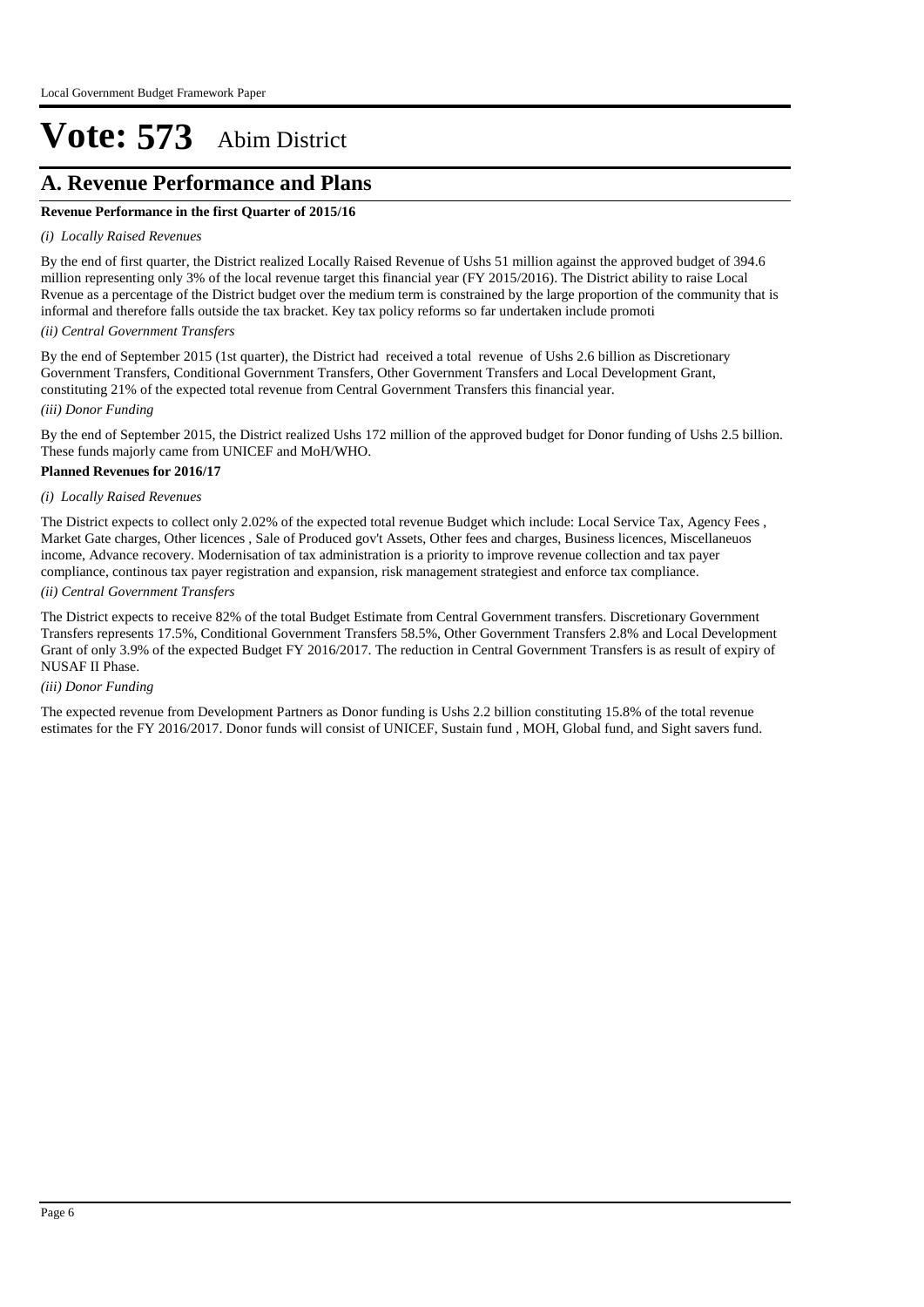### **Summary of Performance and Plans by Department**

### *Workplan 1a: Administration*

#### **(i) Overview of Workplan Revenue and Expenditures**

| <b>UShs Thousand</b>                                 |                           | 2015/16                       | 2016/17                          |  |
|------------------------------------------------------|---------------------------|-------------------------------|----------------------------------|--|
|                                                      | Approved<br><b>Budget</b> | <b>Outturn by</b><br>end Sept | <b>Proposed</b><br><b>Budget</b> |  |
| A: Breakdown of Workplan Revenues:                   |                           |                               |                                  |  |
| <b>Recurrent Revenues</b>                            | 2,347,435                 | 478,455                       | 1,631,497                        |  |
| District Unconditional Grant (Non-Wage)              | 86,456                    | 23,400                        | 746,328                          |  |
| District Unconditional Grant (Wage)                  | 282,161                   | 81,738                        | 471,298                          |  |
| <b>Locally Raised Revenues</b>                       | 73,569                    | 15,000                        | 36,784                           |  |
| Multi-Sectoral Transfers to LLGs                     | 501,770                   | 8,994                         | 342,875                          |  |
| Support Services Conditional Grant (Non-Wage)        | 1,403,479                 | 349,323                       | 34,212                           |  |
| <b>Development Revenues</b>                          | 508,915                   | 226,492                       | 1,550,362                        |  |
| District Discretionary Development Equalization Gran | 508,915                   | 226,492                       | 542,543                          |  |
| Multi-Sectoral Transfers to LLGs                     |                           | 0                             | 1,007,820                        |  |
| <b>Total Revenues</b>                                | 2,856,349                 | 704,947                       | 3,181,860                        |  |
| <b>B</b> : Overall Workplan Expenditures:            |                           |                               |                                  |  |
| Recurrent Expenditure                                | 2,347,435                 | 35,122                        | 1,631,497                        |  |
| Wage                                                 | 1,950,336                 | 71                            | 544,252                          |  |
| Non Wage                                             | 397,099                   | 35,052                        | 1,087,246                        |  |
| Development Expenditure                              | 508,915                   | 45,322                        | 1,550,362                        |  |
| Domestic Development                                 | 508,915                   | 45,322                        | 1,550,362                        |  |
| Donor Development                                    | $\theta$                  | $\theta$                      | $\Omega$                         |  |
| <b>Total Expenditure</b>                             | 2,856,349                 | 80,444                        | 3,181,860                        |  |

*Revenue and Expenditure Performance in the first quarter of 2015/16*

By the end of first quarter, the Department had received Ugx 704947 million against the approved budget of Ugx 2.8 billion representing 25% of the District Administration department budget.. However, in first quarter, The department had an overall expenditure of only 3% leaving others as unspent balance majorly meant for capital development under PRDP project and the balance undergoing procurement processes which is already at the evaluation level.

#### *Department Revenue and Expenditure Allocations Plans for 2016/17*

The Department is expecting to receive 16.9% of the total District Budget during FY 2016/2017.The drop in figure compared to last financial year has been due to . However, there was also changes in intergovernmental transfers and allocation.

#### **(ii) Summary of Past and Planned Workplan Outputs**

*Physical Performance in the first quarter of 2015/16*

- Preparing for and holding Local and National celebrations and functions
- 2 Supervision of Lower Local Governments
- 3 Departmental coordination
- 4 Administration of payroll and payments of salaries monthly
- 5 Improvement of Staff Welfare
- 6 Preparation and submission of Quarterly progress reports

#### *Plans for 2016/17 by Vote Function*

Preparing for and holding Local and National celebrations and functions

- 2 Supervision of Lower Local Governments
- 3 Departmental coordination
- 4 Administration of payroll and payments of salaries monthly
- 5 Improvement of Staff Welfare
- 6 Preparation and submission of Quarterly progress reports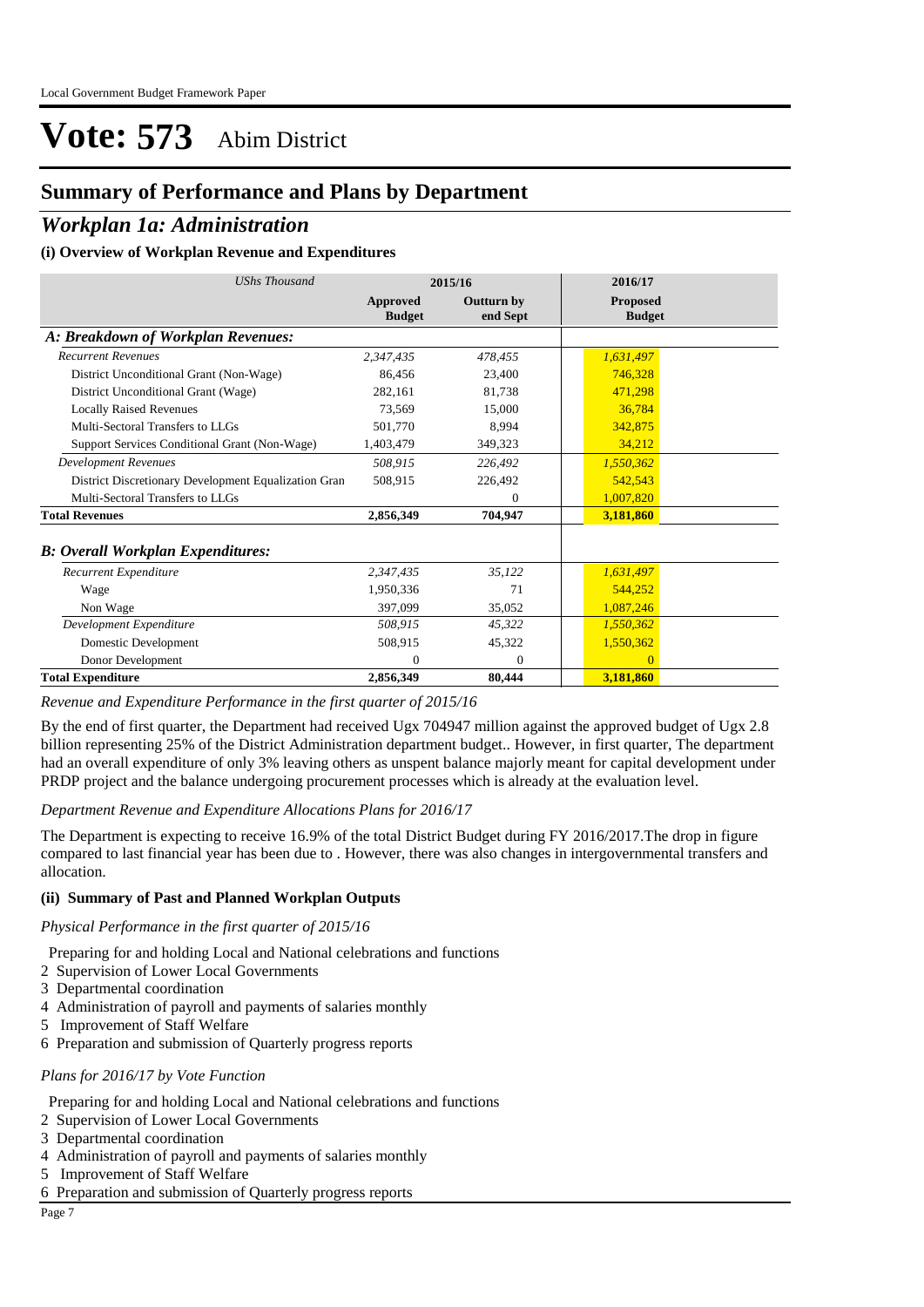## *Workplan 1a: Administration*

*Medium Term Plans and Links to the Development Plan*

#### **(iii) Details of Off-Budget Activities carried out by NGOs, Central Government, the Private Sector and Donors**

#### **(iv) The three biggest challenges faced by the department in improving local government services**

*Limited number of qualified and experienced staff. 1.*

The recruitment plan to fill the critical posts have been submitted and awaiting approval by the Ministry of Public Service (MoPS).

#### *High Illiteracy of the community. 2.*

This affects the implementation of and mobilisation of Government programmes. The communities should embrace the UPE, USE, FAL Programmes to improve on the literacy levels across the District.

#### *inadequate transport facilities. 3.*

The District has few vehicles in good running condition to commute to the District Headquarters at Abuk. This has impacted negatively on staff performance and early attendance to duty.

### *Workplan 2: Finance*

#### **(i) Overview of Workplan Revenue and Expenditures**

| <b>UShs Thousand</b>                     |                           | 2015/16                       | 2016/17                          |  |
|------------------------------------------|---------------------------|-------------------------------|----------------------------------|--|
|                                          | Approved<br><b>Budget</b> | <b>Outturn by</b><br>end Sept | <b>Proposed</b><br><b>Budget</b> |  |
| A: Breakdown of Workplan Revenues:       |                           |                               |                                  |  |
| <b>Recurrent Revenues</b>                | 304,420                   | 73,195                        | 316,780                          |  |
| District Unconditional Grant (Non-Wage)  | 58,089                    | 19,285                        | 105,036                          |  |
| District Unconditional Grant (Wage)      | 152,437                   | 38,109                        | 164,797                          |  |
| <b>Locally Raised Revenues</b>           | 93,894                    | 15,800                        | 46,947                           |  |
| <b>Total Revenues</b>                    | 304,420                   | 73,195                        | 316,780                          |  |
| <b>B: Overall Workplan Expenditures:</b> |                           |                               |                                  |  |
| Recurrent Expenditure                    | 304,420                   | 57,050                        | 316,780                          |  |
| Wage                                     | 152,437                   | 38,109                        | 164,797                          |  |
| Non Wage                                 | 151,983                   | 18,940                        | 151,983                          |  |
| Development Expenditure                  | 0                         | $\theta$                      | 0                                |  |
| Domestic Development                     | 0                         | $\mathbf{0}$                  |                                  |  |
| Donor Development                        | 0                         | $\Omega$                      | $\overline{0}$                   |  |
| <b>Total Expenditure</b>                 | 304,420                   | 57,050                        | 316,780                          |  |

*Revenue and Expenditure Performance in the first quarter of 2015/16*

By the end of first quarter, the department had received Ugx 73.1million against the approved budget of Ugx304.4 million this representing 24% of the District Finance department budget.. However, in first quarter, the department received 82 percent of the quarter plan. The department had an overall expenditure of 19%. The Finance department also received more than planned for under District Unconditional Grant non wage recurrent due to prioritized expenditure.Unspent balance of 5% is the funds

#### *Department Revenue and Expenditure Allocations Plans for 2016/17*

The Department expects to receive fiunds representing 1.8% of the District Budget estimates from the following sources: Transfer of District Unconditional Grant - Wage, District Unconditional Grant - Non-wage, and Locally Raised Revenue.The increase has been as a result in increases in wages of staff, increase in allocation of unconditional grant to the department.

#### **(ii) Summary of Past and Planned Workplan Outputs**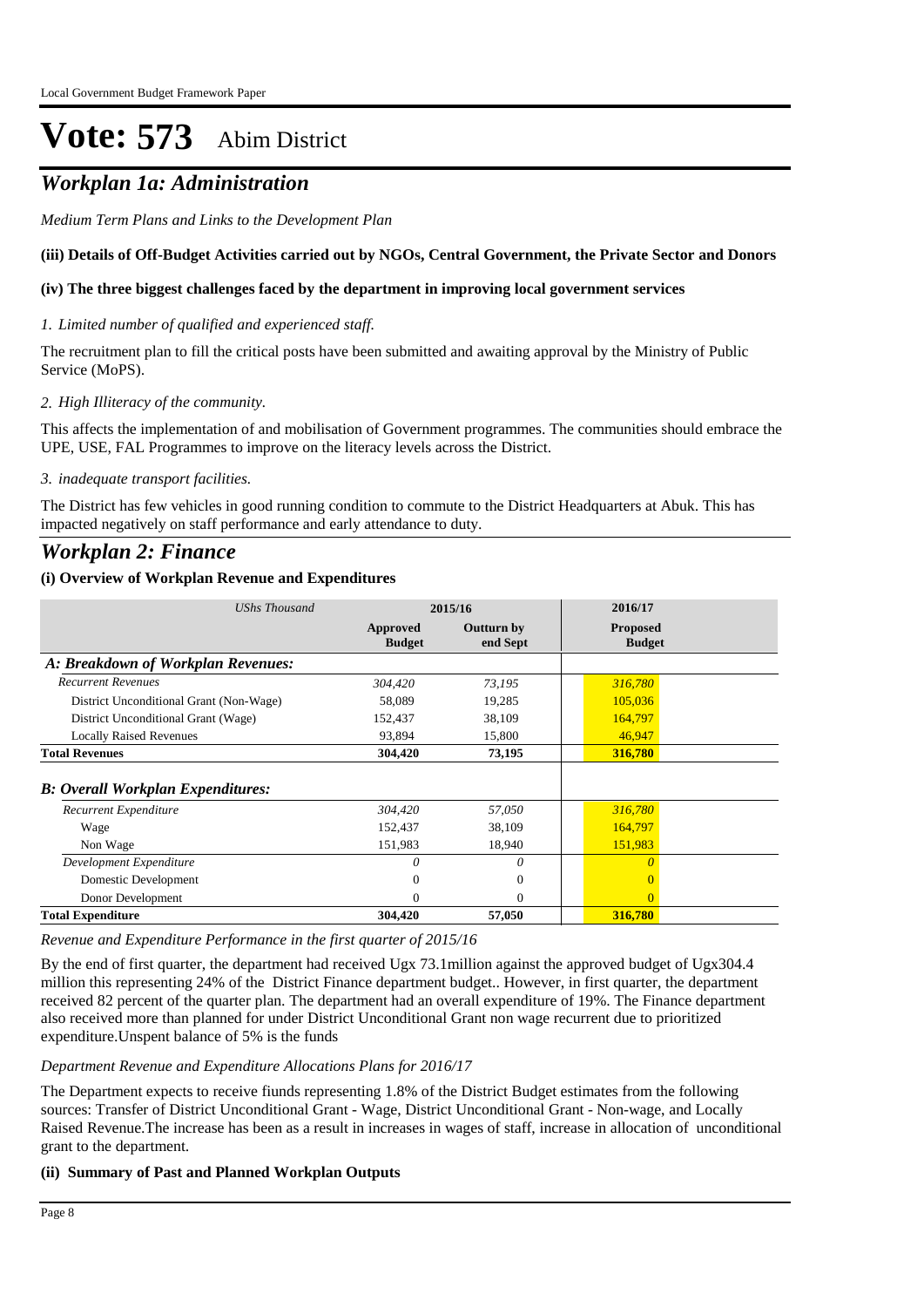### *Workplan 2: Finance*

#### *Physical Performance in the first quarter of 2015/16*

- 1 Prepared and submitted Final Accounts to OAG.
- 2 Ensured all funds to the district ( URF to TC, Sub county and Local revenues) are transferred to LLGs and
- departments in the district.
- 3 Ensured Financial Management, policy coordination and monitoring
- 4 Proper facility and assets management
- 5 Annual Budget Performance progress report and Budget Performance contract form B submitted to MoFPED and other line Ministries. 6.Response OAG report done.

#### *Plans for 2016/17 by Vote Function*

- 1 Prepared and submitted Final Accounts to OAG.
- 2 Ensured all funds to the district ( URF to TC, Sub county and Local revenues) are transferred to LLGs and
- departments in the district.
- 3 Ensured Financial Management, policy coordination and monitoring
- 4 Proper facility and assets management

5 Annual Budget Performance progress report and Budget Performance contract form B submitted to MoFPED and other line Ministries. 6.Response OAG report done.

*Medium Term Plans and Links to the Development Plan*

#### **(iii) Details of Off-Budget Activities carried out by NGOs, Central Government, the Private Sector and Donors**

#### **(iv) The three biggest challenges faced by the department in improving local government services**

#### *Lack of transport facility to the department. 1.*

This affects local revenue mobilisation, prompt supervision and collection from sub counties.

#### *Late submission of financial accountability by LLGs. 2.*

These affect timely Reporting and Accountabilty and as a result feedback can not be provided in time. Budget cuts affect completion of projects as planned.

#### *Lack of professional qualified Accounts staff. 3.*

Study centres for professional courses like CPA and ACCA are located so far away from the District and as a result enrolling and attending lectures for the programmes becomes too expensive for the staff.

### *Workplan 3: Statutory Bodies*

#### **(i) Overview of Workplan Revenue and Expenditures**

| UShs Thousand                                        | 2015/16                   |                               | 2016/17                          |  |
|------------------------------------------------------|---------------------------|-------------------------------|----------------------------------|--|
|                                                      | Approved<br><b>Budget</b> | <b>Outturn by</b><br>end Sept | <b>Proposed</b><br><b>Budget</b> |  |
| A: Breakdown of Workplan Revenues:                   |                           |                               |                                  |  |
| <b>Recurrent Revenues</b>                            | 397.745                   | 96.054                        | 363,533                          |  |
| District Unconditional Grant (Non-Wage)              | 24,057                    | 10,800                        | 170,244                          |  |
| District Unconditional Grant (Wage)                  | 167.144                   | 37.948                        | 167,144                          |  |
| <b>Locally Raised Revenues</b>                       | 26.145                    | 11.144                        | 26,145                           |  |
| Support Services Conditional Grant (Non-Wage)        | 180,399                   | 36.162                        |                                  |  |
| Development Revenues                                 | 0                         |                               | 40,000                           |  |
| District Discretionary Development Equalization Gran |                           | 0                             | 40,000                           |  |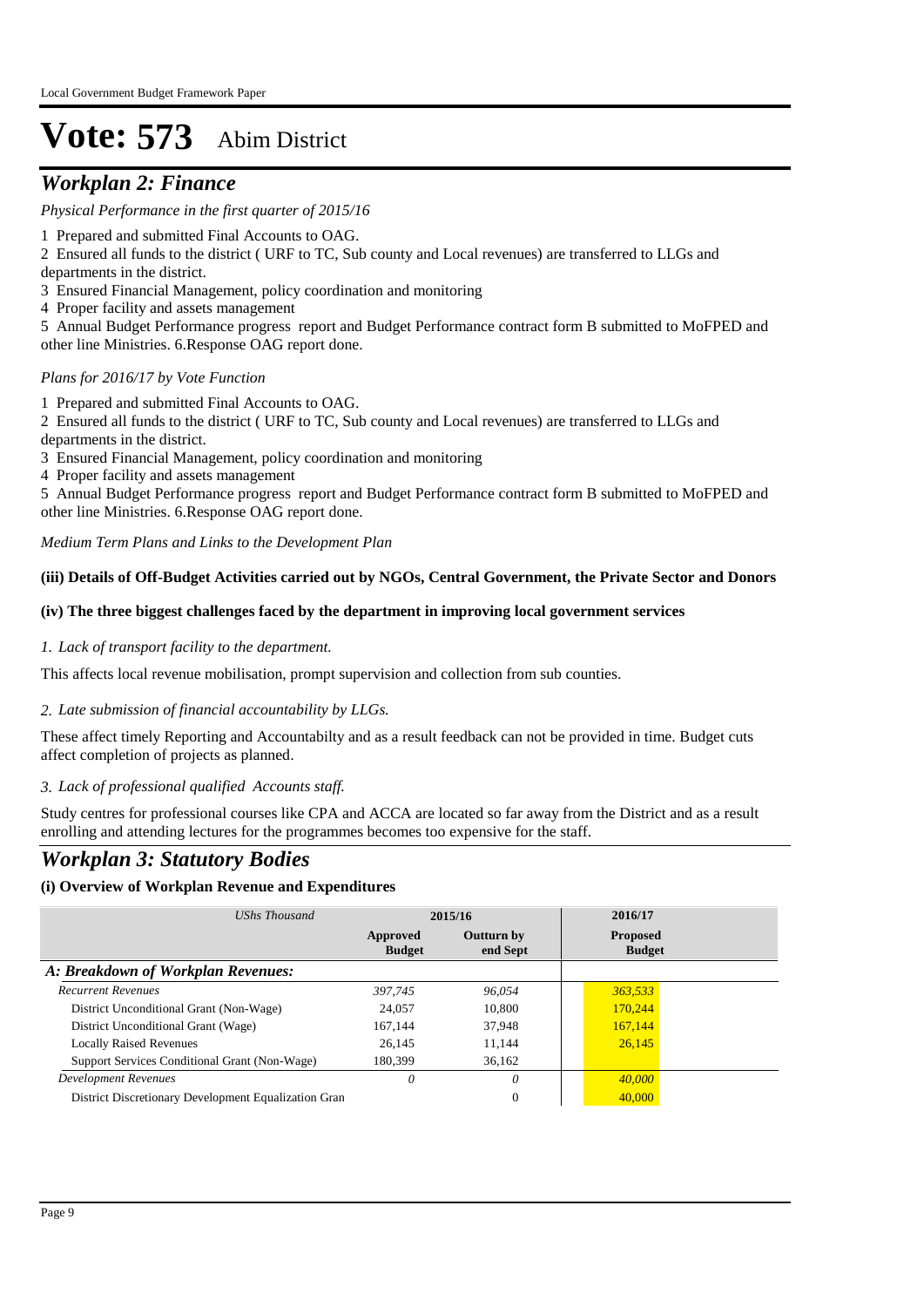### *Workplan 3: Statutory Bodies*

| $\checkmark$                             |                           |                               |                                  |  |
|------------------------------------------|---------------------------|-------------------------------|----------------------------------|--|
|                                          | <b>UShs Thousand</b>      | 2015/16                       | 2016/17                          |  |
|                                          | Approved<br><b>Budget</b> | <b>Outturn by</b><br>end Sept | <b>Proposed</b><br><b>Budget</b> |  |
| <b>Total Revenues</b>                    | 397,745                   | 96,054                        | 403,533                          |  |
| <b>B: Overall Workplan Expenditures:</b> |                           |                               |                                  |  |
| Recurrent Expenditure                    | 397,745                   | 33,735                        | 363,533                          |  |
| Wage                                     | 180,311                   | 6,123                         | 167,144                          |  |
| Non Wage                                 | 217,434                   | 27,612                        | 196,389                          |  |
| Development Expenditure                  | 0                         | $\theta$                      | 40,000                           |  |
| Domestic Development                     | $\Omega$                  | $\Omega$                      | 40,000                           |  |
| Donor Development                        | 0                         | $\Omega$                      | $\Omega$                         |  |
| <b>Total Expenditure</b>                 | 397,745                   | 33,735                        | 403,533                          |  |

#### *Revenue and Expenditure Performance in the first quarter of 2015/16*

By the end of first quarter, the Department had received Ugx 96 million against the approved budget of Ugx 397 million this representing 24% of the District Statutory bodies department budget. However, in first quarter, the Department received 95 percent of the quarter plan due to improved performance under Conditional transfers to DSC salary , and conditional transfers to Salary and Gratuity for Elected political leaders and District unconditional grant non-wage recurrent. Poor performance wa

#### *Department Revenue and Expenditure Allocations Plans for 2016/17*

the department has received 177,632,000 which is 25% of the total departmental budget of 710,528,000 for FY 2015/16 budget. For FY 2016/17 the department planned to receive 710,528,000 to be spent as follows; land board (procurement of survey equipment), council standing committee (12 sittings) ,salaries of the DSC-Chairperson,Public Accounts Committee meetings, Political and Executive committees meetings

#### **(ii) Summary of Past and Planned Workplan Outputs**

*Physical Performance in the first quarter of 2015/16*

- 1 Held 1 Council meeting
- 2 Held 3 Executive Meetings.
- 3 Carried out follow ups and physical checks on projects
- 4 Held Executive Committee and Standing Committee meetings
- 5 Conducted PAF Joint Monitoring
- 6 Held meetings to review performance reports, budget and workplan and made recommendations to Conduct Sectoral

#### *Plans for 2016/17 by Vote Function*

- 1 Held 1 Council meeting
- 2 Held 3 Executive Meetings.
- 3 Carried out follow ups and physical checks on projects
- 4 Held Executive Committee and Standing Committee meetings
- 5 Conducted PAF Joint Monitoring
- 6 Held meetings to review performance reports, budget and workplan and made recommendations to Conduct Sectoral

#### *Medium Term Plans and Links to the Development Plan*

The District land board planned to procure survey equipment and conducting of routine meetings, the procurement department planned for the provision of goods and services to the user departments through advertisement, evaluation,award of contracts and signing of contract agreements, public accounts planned to sit quarterly to handle financial relatedaudit queries. District executive committeeplanned to have monthly meetings, standing committees planned to have meetings once in two months and the

### **(iii) Details of Off-Budget Activities carried out by NGOs, Central Government, the Private Sector and Donors**

N/A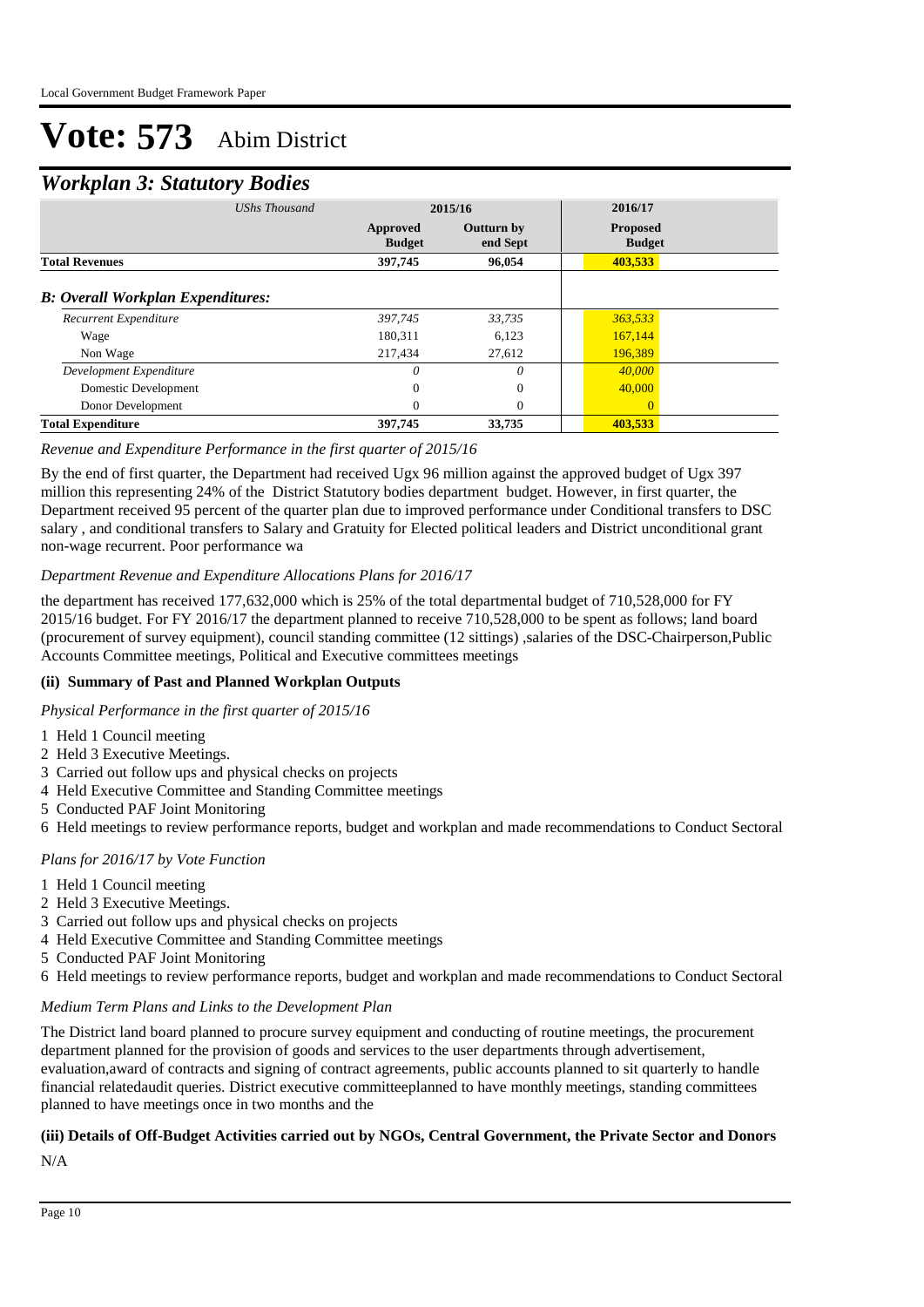## *Workplan 3: Statutory Bodies*

**(iv) The three biggest challenges faced by the department in improving local government services**

#### *lack of survey equipment 1.*

the department isnot in position to carry out the survey of government properties(land)

#### *lack of transport 2.*

The department has failed to constantly supervise and monitor all government programs

#### *inadequate staffing 3.*

The required staff has not been recuited hence causing a backlog

## *Workplan 4: Production and Marketing*

#### **(i) Overview of Workplan Revenue and Expenditures**

| <b>UShs Thousand</b>                                 |                           | 2015/16                | 2016/17                          |
|------------------------------------------------------|---------------------------|------------------------|----------------------------------|
|                                                      | Approved<br><b>Budget</b> | Outturn by<br>end Sept | <b>Proposed</b><br><b>Budget</b> |
| A: Breakdown of Workplan Revenues:                   |                           |                        |                                  |
| <b>Recurrent Revenues</b>                            | 161,860                   | 45,593                 | 217,559                          |
| District Unconditional Grant (Non-Wage)              | 888                       | 30,479                 | 888                              |
| District Unconditional Grant (Wage)                  | 60,453                    | 15,113                 | 60,453                           |
| <b>Locally Raised Revenues</b>                       | 7,519                     | 0                      | 7.519                            |
| Sector Conditional Grant (Non-Wage)                  |                           | $^{0}$                 | 55,710                           |
| Sector Conditional Grant (Wage)                      | 93,000                    | $^{(1)}$               | 92,988                           |
| <b>Development Revenues</b>                          | 133,784                   | 33,446                 | 15,764                           |
| Development Grant                                    | 133,784                   | 33,446                 |                                  |
| District Discretionary Development Equalization Gran |                           | $\Omega$               | 15,764                           |
| <b>Total Revenues</b>                                | 295,644                   | 79,039                 | 233,322                          |
| <b>B: Overall Workplan Expenditures:</b>             |                           |                        |                                  |
| Recurrent Expenditure                                | 161,860                   | 15,113                 | 217,559                          |
| Wage                                                 | 153,453                   | 15,113                 | 153,442                          |
| Non Wage                                             | 8,407                     | $\mathbf{0}$           | 64,117                           |
| Development Expenditure                              | 133,784                   | 0                      | 15,764                           |
| Domestic Development                                 | 133,784                   | $\mathbf{0}$           | 15,764                           |
| Donor Development                                    | $\Omega$                  | $\overline{0}$         | $\Omega$                         |
| <b>Total Expenditure</b>                             | 295,644                   | 15,113                 | 233,322                          |

*Revenue and Expenditure Performance in the first quarter of 2015/16*

In the fisrt quarter, The total revenue received by the department was 76 million of which 15% was for wages. There was no money spent in the whole quarter. The development releases awaits procurement process of awarding contracts.

*Department Revenue and Expenditure Allocations Plans for 2016/17*

The Department expects to receive 1.8% of the total District budget estimates for FY 2016/2017. The funds expected shows a decrease in revenue budget due to a revised intergovernmental transfers allocation.

#### **(ii) Summary of Past and Planned Workplan Outputs**

*Physical Performance in the first quarter of 2015/16*

since no money was spent in the quarter there was no specific perfomance highlights.

#### *Plans for 2016/17 by Vote Function*

since no money was spent in the quarter there was no specific perfomance highlights.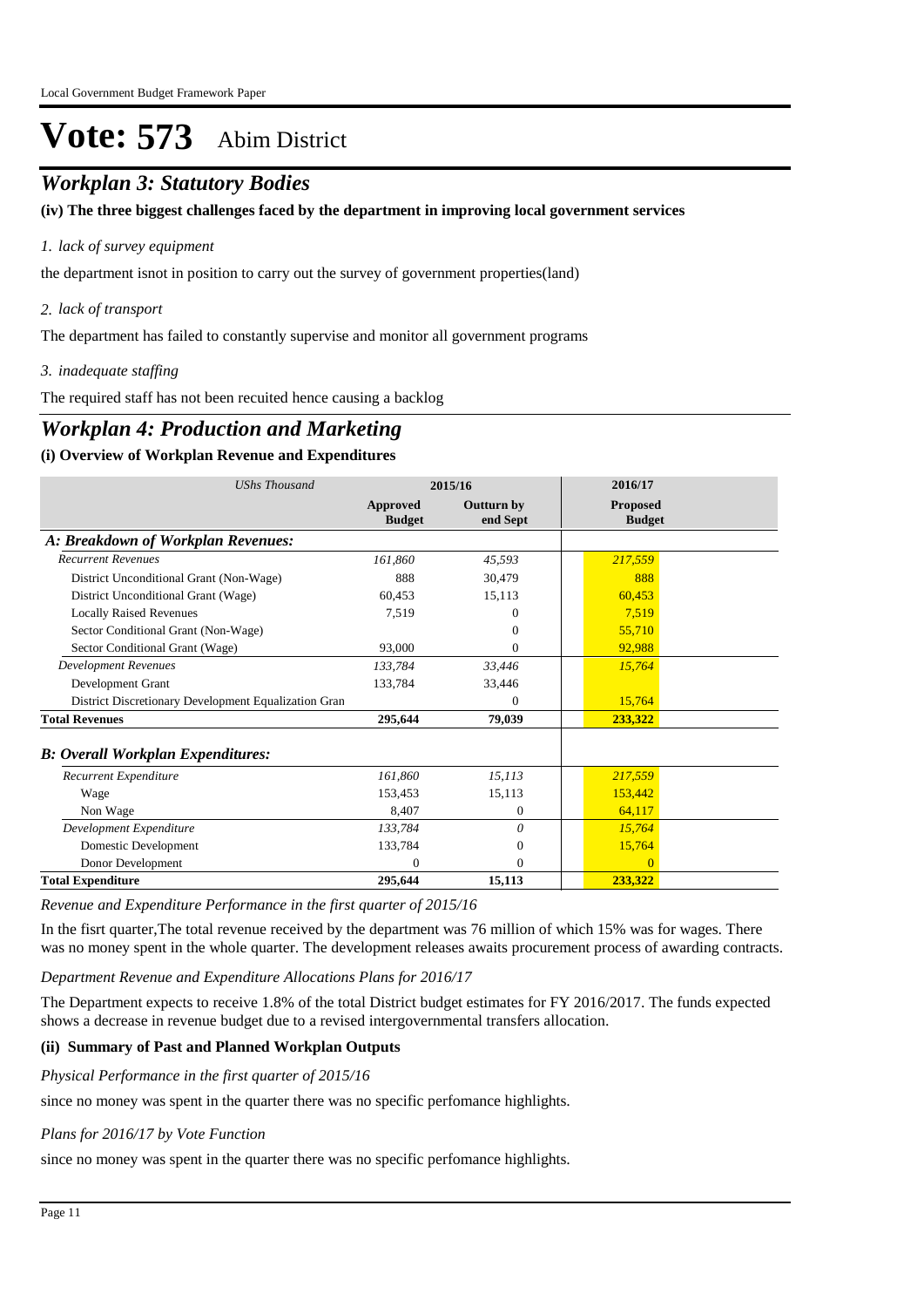### *Workplan 4: Production and Marketing*

*Medium Term Plans and Links to the Development Plan*

#### **(iii) Details of Off-Budget Activities carried out by NGOs, Central Government, the Private Sector and Donors**

#### **(iv) The three biggest challenges faced by the department in improving local government services**

#### *Low staffing level. 1.*

Reduction in sataffing level following the restructuring of the NAADS programme has made extension services paralyzed in the sub counties.

#### *Difficulty in determining climate changes. 2.*

Climate change has made farmers not able to time the seasons as in the past.

#### *Rigity of Attitudes. 3.*

Issues of attitude change among farmers on traditional practices and dependency syndrome is still very strong making development programmes difficult, a case in point is the ability of the CAHWs to replenish their stock since most farmers beleive in free

### *Workplan 5: Health*

#### **(i) Overview of Workplan Revenue and Expenditures**

| <b>UShs Thousand</b>                                 | 2015/16                   |                               | 2016/17                          |
|------------------------------------------------------|---------------------------|-------------------------------|----------------------------------|
|                                                      | Approved<br><b>Budget</b> | <b>Outturn by</b><br>end Sept | <b>Proposed</b><br><b>Budget</b> |
| A: Breakdown of Workplan Revenues:                   |                           |                               |                                  |
| <b>Recurrent Revenues</b>                            | 1,741,355                 | 435,339                       | 1,721,312                        |
| Sector Conditional Grant (Non-Wage)                  | 356,735                   | 89,184                        | 336,692                          |
| Sector Conditional Grant (Wage)                      | 1,384,620                 | 346,155                       | 1,384,620                        |
| <b>Development Revenues</b>                          | 2,732,242                 | 309,911                       | 1,643,372                        |
| Development Grant                                    | 970,340                   | 194,068                       | 57,066                           |
| District Discretionary Development Equalization Gran |                           | 0                             | 39,407                           |
| Donor Funding                                        | 1,761,902                 | 115,843                       | 1,516,902                        |
| <b>Transitional Development Grant</b>                | $\Omega$                  | 0                             | 29,997                           |
| <b>Total Revenues</b>                                | 4,473,597                 | 745,250                       | 3,364,684                        |
| <b>B: Overall Workplan Expenditures:</b>             |                           |                               |                                  |
| Recurrent Expenditure                                | 1,741,355                 | 66,531                        | 1,721,312                        |
| Wage                                                 | 1.384.620                 | 346                           | 1,384,620                        |
| Non Wage                                             | 356,735                   | 66,184                        | 336,692                          |
| Development Expenditure                              | 2,732,242                 | 255,843                       | 1,643,372                        |
| Domestic Development                                 | 970,340                   | 140,000                       | 126,470                          |
| Donor Development                                    | 1,761,902                 | 115,843                       | 1,516,902                        |
| <b>Total Expenditure</b>                             | 4,473,597                 | 322,374                       | 3,364,684                        |

*Revenue and Expenditure Performance in the first quarter of 2015/16*

Abim District Health department received UGX 745,250,000 which was 100% of the budgeted amount for 1st quarter and 17% of total departmental budget.By the end of the quarter non of the development fund from central government transfers was spent as procurement process is ongoing.

#### *Department Revenue and Expenditure Allocations Plans for 2016/17*

The sector budgeted to receive funds from above sources constituting 26.5% of the total District Budget Estimates. At the same time, there is decrease in revenue budgets for PHC salaries as gov't now is very strict on payment of salaries for Health workers only on payroll.

#### **(ii) Summary of Past and Planned Workplan Outputs**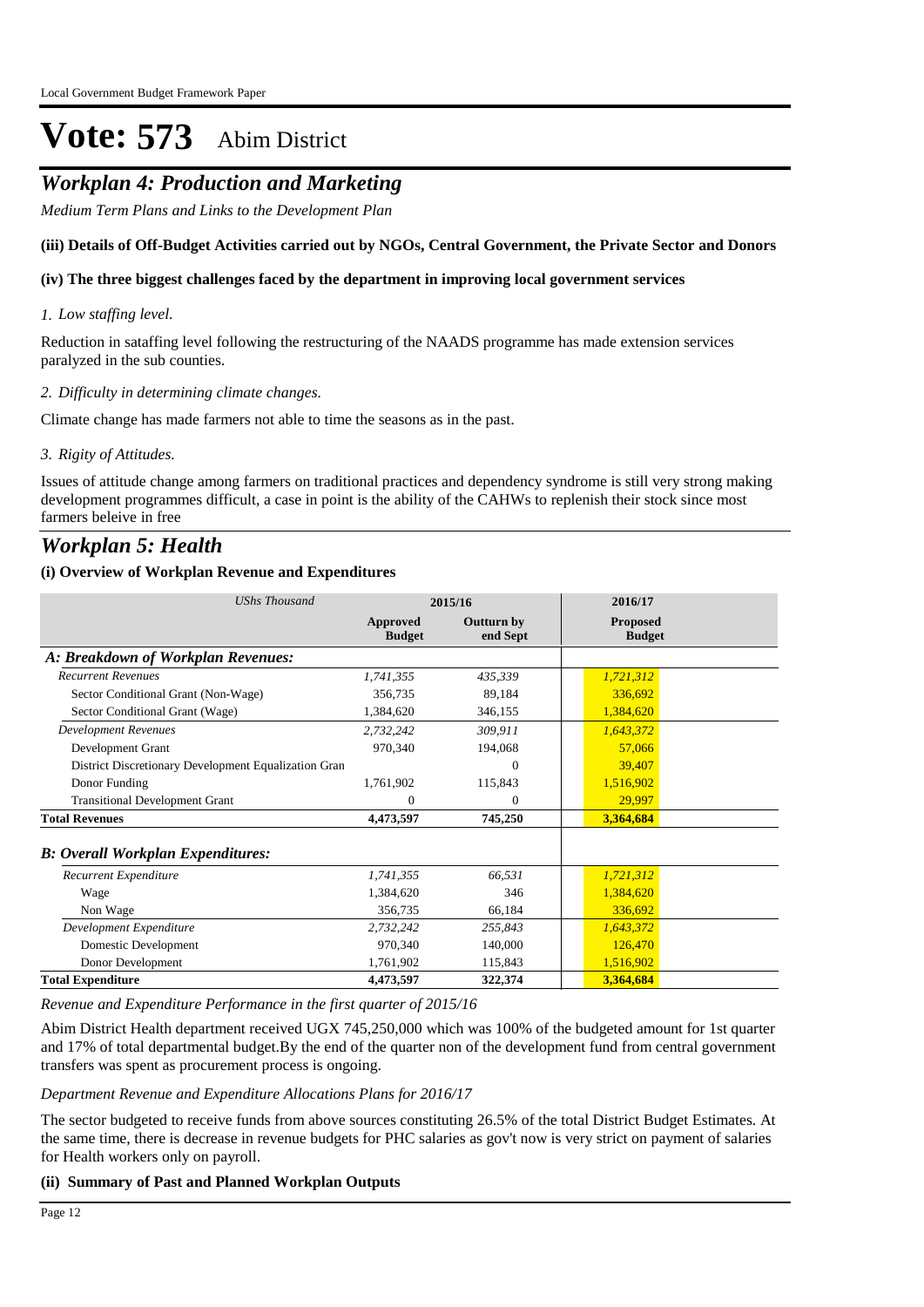## *Workplan 5: Health*

#### *Physical Performance in the first quarter of 2015/16*

DPT3 coverage is at 96.2% beyond the target of 85%. Deliveries in Health units is at 49%. OPD utilisation rate per capita is 1.4 persons.ANC was at 32% agnaist the target of 60%.Non stock out of essential medicines was at 0%.

#### *Plans for 2016/17 by Vote Function*

DPT3 coverage is at 96.2% beyond the target of 85%. Deliveries in Health units is at 49%. OPD utilisation rate per capita is 1.4 persons.ANC was at 32% agnaist the target of 60%.Non stock out of essential medicines was at 0%.

*Medium Term Plans and Links to the Development Plan*

#### **(iii) Details of Off-Budget Activities carried out by NGOs, Central Government, the Private Sector and Donors**

Construction of genaral ward in Nyakwae HCIII,maternity ward in Alerek HCIII ,OPD block in Amita HCII and intern doctors house in Abim Hospital by Mercycorps.

HCIII,Nyakwae HCIII

Construction of 3 staff houses in Alerek

#### **(iv) The three biggest challenges faced by the department in improving local government services**

#### *Low staffing position. 1.*

Out of 57% positions filled, 47% is filled by technical staff. The Most critical medical workers i.e. Medical Officers, Midwives,Radiographers,Dispensers,Anaesthetic officers and Nurses are difficult to attract and retain.

#### *Lack of staff accomodation. 2.*

At present, only 42% of technical staff are accommodated within the health facilities. This has compromised the access and quality of health services, eg absentism and late reporting for work.

*Inadequate medical eqipment. 3.*

ineadequate medical eqipments in health facilities.

### *Workplan 6: Education*

#### **(i) Overview of Workplan Revenue and Expenditures**

| UShs Thousand                           |                           | 2015/16                       | 2016/17                          |  |
|-----------------------------------------|---------------------------|-------------------------------|----------------------------------|--|
|                                         | Approved<br><b>Budget</b> | <b>Outturn by</b><br>end Sept | <b>Proposed</b><br><b>Budget</b> |  |
| A: Breakdown of Workplan Revenues:      |                           |                               |                                  |  |
| <b>Recurrent Revenues</b>               | 4.614.275                 | 1.201.946                     | 4,692,865                        |  |
| District Unconditional Grant (Non-Wage) | 2.131                     | 0                             | 2,131                            |  |
| District Unconditional Grant (Wage)     | 48,657                    | 12.164                        | 48,657                           |  |
| <b>Locally Raised Revenues</b>          | 7.000                     | $\Omega$                      | 7.000                            |  |
| Sector Conditional Grant (Non-Wage)     | 682,564                   | 221,301                       | 761,164                          |  |
| Sector Conditional Grant (Wage)         | 3,873,923                 | 968,481                       | 3,873,913                        |  |
| <b>Development Revenues</b>             | 833.152                   | 137,738                       | 430,902                          |  |
| Development Grant                       | 574,007                   | 114,801                       | 171,756                          |  |
| Donor Funding                           | 259,145                   | 22,937                        | 259,145                          |  |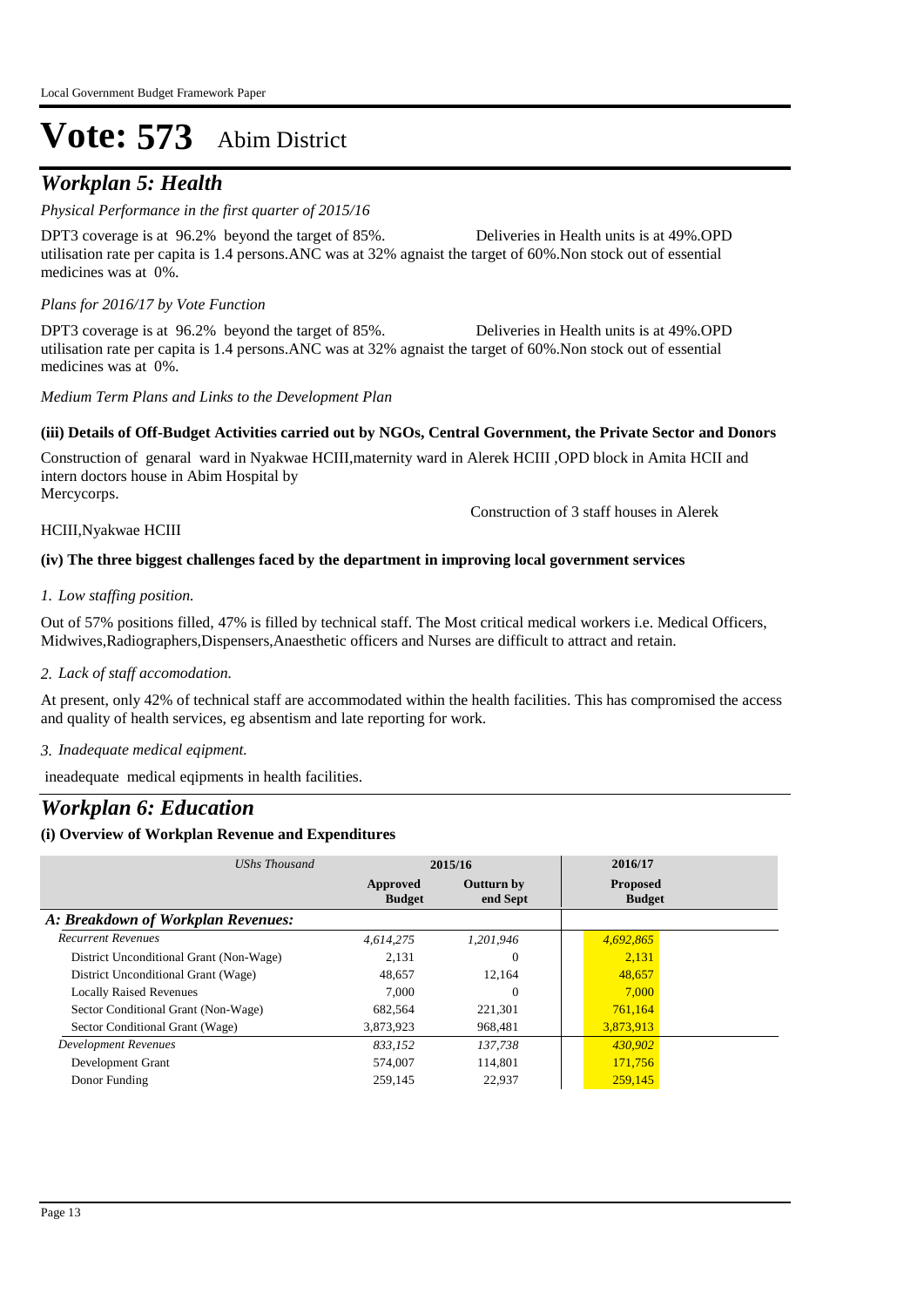### *Workplan 6: Education*

| ≖<br><b>UShs Thousand</b>                |                           | 2015/16                       | 2016/17                          |
|------------------------------------------|---------------------------|-------------------------------|----------------------------------|
|                                          | Approved<br><b>Budget</b> | <b>Outturn by</b><br>end Sept | <b>Proposed</b><br><b>Budget</b> |
| <b>Total Revenues</b>                    | 5,447,427                 | 1,339,685                     | 5,123,766                        |
| <b>B: Overall Workplan Expenditures:</b> |                           |                               |                                  |
| Recurrent Expenditure                    | 4,614,275                 | 1,158,357                     | 4,692,865                        |
| Wage                                     | 3,922,580                 | 980,640                       | 3,922,570                        |
| Non Wage                                 | 691.694                   | 177,717                       | 770,295                          |
| Development Expenditure                  | 833,152                   | 33,437                        | 430,902                          |
| Domestic Development                     | 574,007                   | 10.500                        | 171,756                          |
| Donor Development                        | 259,145                   | 22.937                        | 259,145                          |
| <b>Total Expenditure</b>                 | 5,447,427                 | 1,191,794                     | 5,123,766                        |

#### *Revenue and Expenditure Performance in the first quarter of 2015/16*

By the end of first quarter, the department had received Ugx 1.339 billion against the approved budget of Ugx 5.447 billion this representing 24.5% of the District Education and Sport department budget. However, in first quarter, the Department received 94 percent of the quarter plan. There was improved performance under Conditional Transfers to Primary Education , Conditional Transfers to Secondary Education, Conditional Transfers to Non Wage Technical Institute. The poor performance under cond

#### *Department Revenue and Expenditure Allocations Plans for 2016/17*

The Departmental budget constitutes 32.2% of the District budget. The decrease in revenue budget compared to last FY is seen in areas of PDRDP allocation due to the new intergovernmental transfers allocation. However there is an increase in Teachers' salaries, UPE grant, USE grant and Grant to Technical Institute.

#### **(ii) Summary of Past and Planned Workplan Outputs**

*Physical Performance in the first quarter of 2015/16*

1 513 paid salaries

2 Conducted National and Regional Music Festival with support from UNICEF.

3 Carried out routine School inspection in 42 primary schools.

4 Disbursement of UPE,USE and Technical institute non wage recurrent effected directly to beneficiary Bank Accounts.

5 Sensitizing parents about the importance of sending their children to school

#### *Plans for 2016/17 by Vote Function*

1 513 paid salaries

- 2 Conducted National and Regional Music Festival with support from UNICEF.
- 3 Carried out routine School inspection in 42 primary schools.

4 Disbursement of UPE,USE and Technical institute non wage recurrent effected directly to beneficiary Bank Accounts.

5 Sensitizing parents about the importance of sending their children to school

*Medium Term Plans and Links to the Development Plan*

#### **(iii) Details of Off-Budget Activities carried out by NGOs, Central Government, the Private Sector and Donors**

#### **(iv) The three biggest challenges faced by the department in improving local government services**

#### *Inadequate Teachers' accommodation. 1.*

Most schools lack teachers' accommodation. There is need to increase the IPF of SFG allocation inorder to construct morenstaff houses in primary schools.

*Low retention in schools. 2.*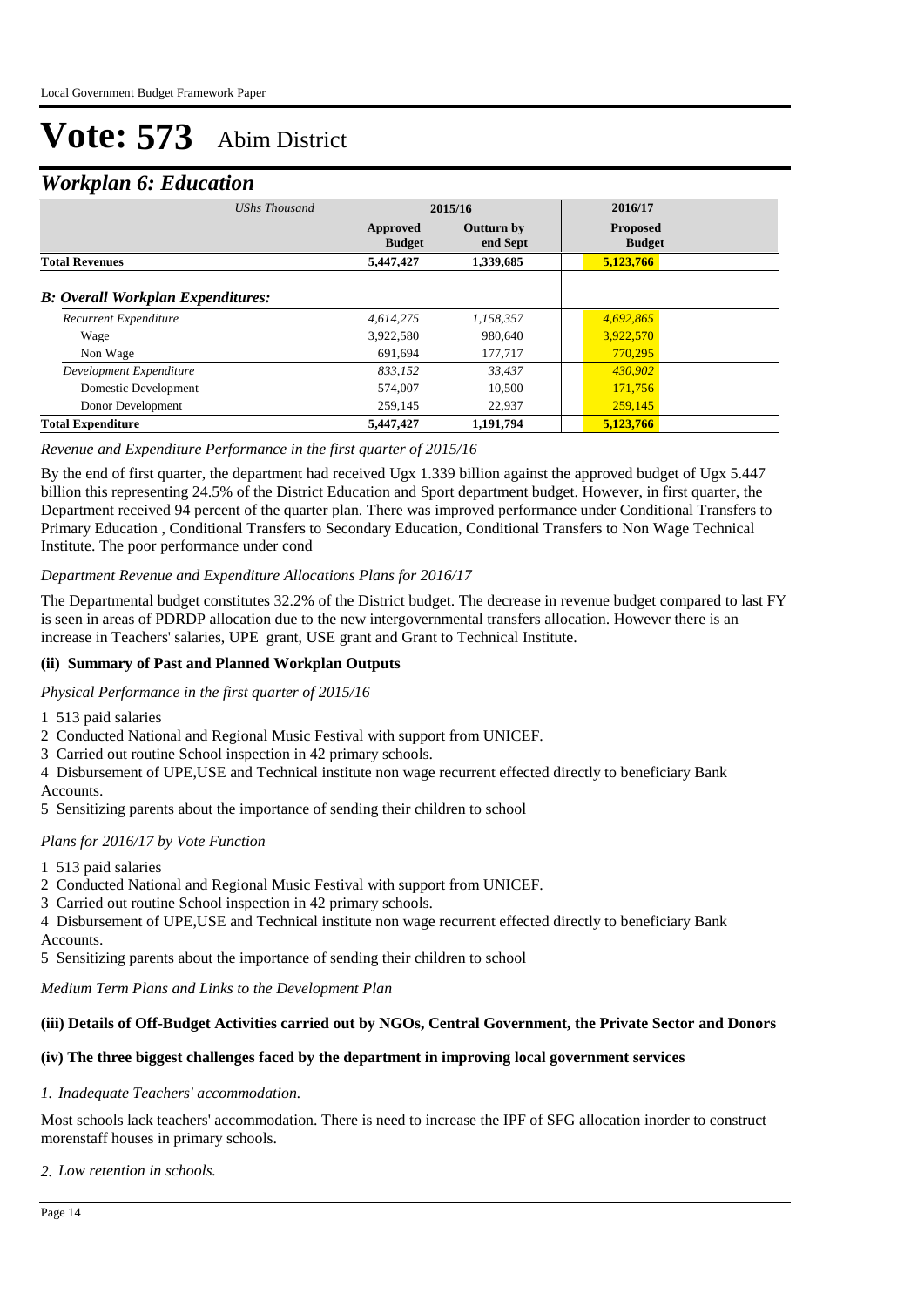## *Workplan 6: Education*

Domestic chores, early marriages and cultural practices subsequently reduced on the enrollment and retention in priary schools.

#### *Lack of Transport facility. 3.*

The department has no running vehicle and this is affecting the Inspectorate section's access to remote part of the District when conducting routine school inspection.

### *Workplan 7a: Roads and Engineering*

#### **(i) Overview of Workplan Revenue and Expenditures**

| <b>UShs Thousand</b>                      |                           | 2015/16                | 2016/17                          |  |
|-------------------------------------------|---------------------------|------------------------|----------------------------------|--|
|                                           | Approved<br><b>Budget</b> | Outturn by<br>end Sept | <b>Proposed</b><br><b>Budget</b> |  |
| A: Breakdown of Workplan Revenues:        |                           |                        |                                  |  |
| <b>Recurrent Revenues</b>                 | 130,818                   | 14.455                 | 130,818                          |  |
| District Unconditional Grant (Non-Wage)   | 13.449                    | $^{(1)}$               | 13,449                           |  |
| District Unconditional Grant (Wage)       | 57,818                    | 14,455                 | 57,818                           |  |
| <b>Locally Raised Revenues</b>            | 59,551                    | $\Omega$               | 59,551                           |  |
| <b>Development Revenues</b>               | 709,483                   | 148,963                | 489,139                          |  |
| Development Grant                         | 220,344                   | 44,069                 |                                  |  |
| Multi-Sectoral Transfers to LLGs          | 110.127                   | 29,931                 | 110,127                          |  |
| Other Transfers from Central Government   | 379,012                   | 74,963                 | 379,012                          |  |
| <b>Total Revenues</b>                     | 840,301                   | 163,417                | 619,957                          |  |
| <b>B</b> : Overall Workplan Expenditures: |                           |                        |                                  |  |
| Recurrent Expenditure                     | 130,818                   | 0                      | 130,818                          |  |
| Wage                                      | 57,818                    | $\theta$               | 57,818                           |  |
| Non Wage                                  | 73,000                    | $\Omega$               | 73,000                           |  |
| Development Expenditure                   | 709,483                   | 69,150                 | 489,139                          |  |
| Domestic Development                      | 709,483                   | 69,150                 | 489,139                          |  |
| Donor Development                         | $\Omega$                  | $\theta$               | $\Omega$                         |  |
| <b>Total Expenditure</b>                  | 840,301                   | 69,150                 | 619,957                          |  |

*Revenue and Expenditure Performance in the first quarter of 2015/16*

The department in first quarter received shs160.302 million out of the expected shs 164.727 million giving a deficit which needs to sent for works to be implemented as planned. This represents 19% of the total departmental budget. The department spent 8% of the funds received in first quarter.

#### *Department Revenue and Expenditure Allocations Plans for 2016/17*

The Department expects to receive 5% of the District Budget Estimates in FY 2016/2017. Due to changes in the intergovernmental transfers, the sector's allocation decreased compared to last financial year. Much of the PRDP funds are allocated to LLGs.

#### **(ii) Summary of Past and Planned Workplan Outputs**

#### *Physical Performance in the first quarter of 2015/16*

33 km of road length was reshaped of which 17 km was on Alerek Katabok Lotukei section and Abuk Awach road 16 km. Road Gangs and Gang Leaders were recruited as well for manual maintenance of 140 km of District Roads.

#### *Plans for 2016/17 by Vote Function*

33 km of road length was reshaped of which 17 km was on Alerek Katabok Lotukei section and Abuk Awach road 16 km. Road Gangs and Gang Leaders were recruited as well for manual maintenance of 140 km of District Roads.

*Medium Term Plans and Links to the Development Plan*

Improving the quality ofroad network and improving service delivery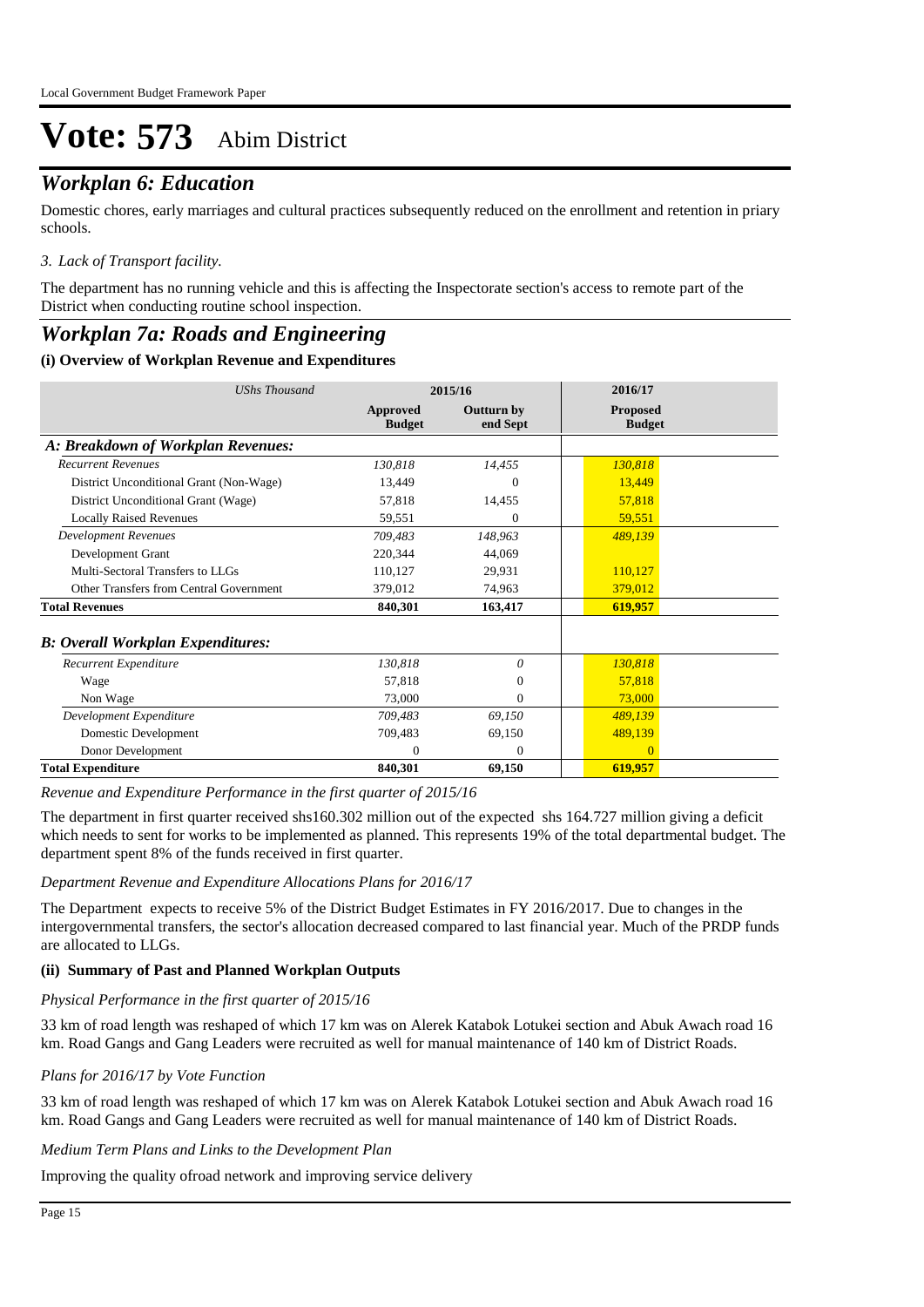### *Workplan 7a: Roads and Engineering*

**(iii) Details of Off-Budget Activities carried out by NGOs, Central Government, the Private Sector and Donors** 

#### **(iv) The three biggest challenges faced by the department in improving local government services**

#### *Lack of skilled machines' operators. 1.*

The District is lacking skilled operators for motor grader and Dump truck.

#### *Lack of other equipment 2.*

Finding equipment on the market to hire is difficult as there is high demand

*3.*

### *Workplan 7b: Water*

#### **(i) Overview of Workplan Revenue and Expenditures**

| <b>UShs Thousand</b>                     |                           | 2015/16                       | 2016/17                          |  |
|------------------------------------------|---------------------------|-------------------------------|----------------------------------|--|
|                                          | Approved<br><b>Budget</b> | <b>Outturn by</b><br>end Sept | <b>Proposed</b><br><b>Budget</b> |  |
| A: Breakdown of Workplan Revenues:       |                           |                               |                                  |  |
| <b>Recurrent Revenues</b>                | 22,970                    | 5,743                         | 65,272                           |  |
| District Unconditional Grant (Wage)      | 22,970                    | 5,743                         | 22,970                           |  |
| Sector Conditional Grant (Non-Wage)      | $\theta$                  | $\theta$                      | 42,302                           |  |
| <b>Development Revenues</b>              | 1,201,709                 | 166,035                       | 702,914                          |  |
| Development Grant                        | 739,807                   | 147,961                       | 241,012                          |  |
| Donor Funding                            | 439,902                   | 12,573                        | 439,902                          |  |
| <b>Transitional Development Grant</b>    | 22,000                    | 5,500                         | 22,000                           |  |
| <b>Total Revenues</b>                    | 1,224,680                 | 171,777                       | 768,186                          |  |
| <b>B: Overall Workplan Expenditures:</b> |                           |                               |                                  |  |
| Recurrent Expenditure                    | 44,970                    | 6                             | 65,272                           |  |
| Wage                                     | 22,970                    | 6                             | 22,970                           |  |
| Non Wage                                 | 22,000                    | $\Omega$                      | 42,302                           |  |
| Development Expenditure                  | 1,179,709                 | 27,416                        | 702,914                          |  |
| Domestic Development                     | 739,807                   | 14,843                        | 263,012                          |  |
| Donor Development                        | 439,902                   | 12,573                        | 439,902                          |  |
| <b>Total Expenditure</b>                 | 1,224,680                 | 27,422                        | 768,186                          |  |

*Revenue and Expenditure Performance in the first quarter of 2015/16*

The sector budget for this financial year is UGX 1.2 billion and has received UGX.171 million as released for the first quarter constituting only 14% of the total budget and 50% of the planned first quarter revenue figure. The sector has spent UGX. 27.4 million within the quarter on Office operation and other softwareactivities. The capital component awaits procurement process.

#### *Department Revenue and Expenditure Allocations Plans for 2016/17*

The Department expect to receive funds representing 7.3% of the District Budget Estimates FY 2016/2017. This consists of District Unconditional grant wage, Sanitation and Hygiene, Rural Water sector grants, and Donor Development. There has been no increase or decrease in IPFs from central Gov't to the sector as compared to last finacial year.

#### **(ii) Summary of Past and Planned Workplan Outputs**

#### *Physical Performance in the first quarter of 2015/16*

Procurement process for capital development projects like for phase one for the construction of Morulem water supply scheme is almost completed. Bid opening was done on 30th September 2015. Preparation of bid document for the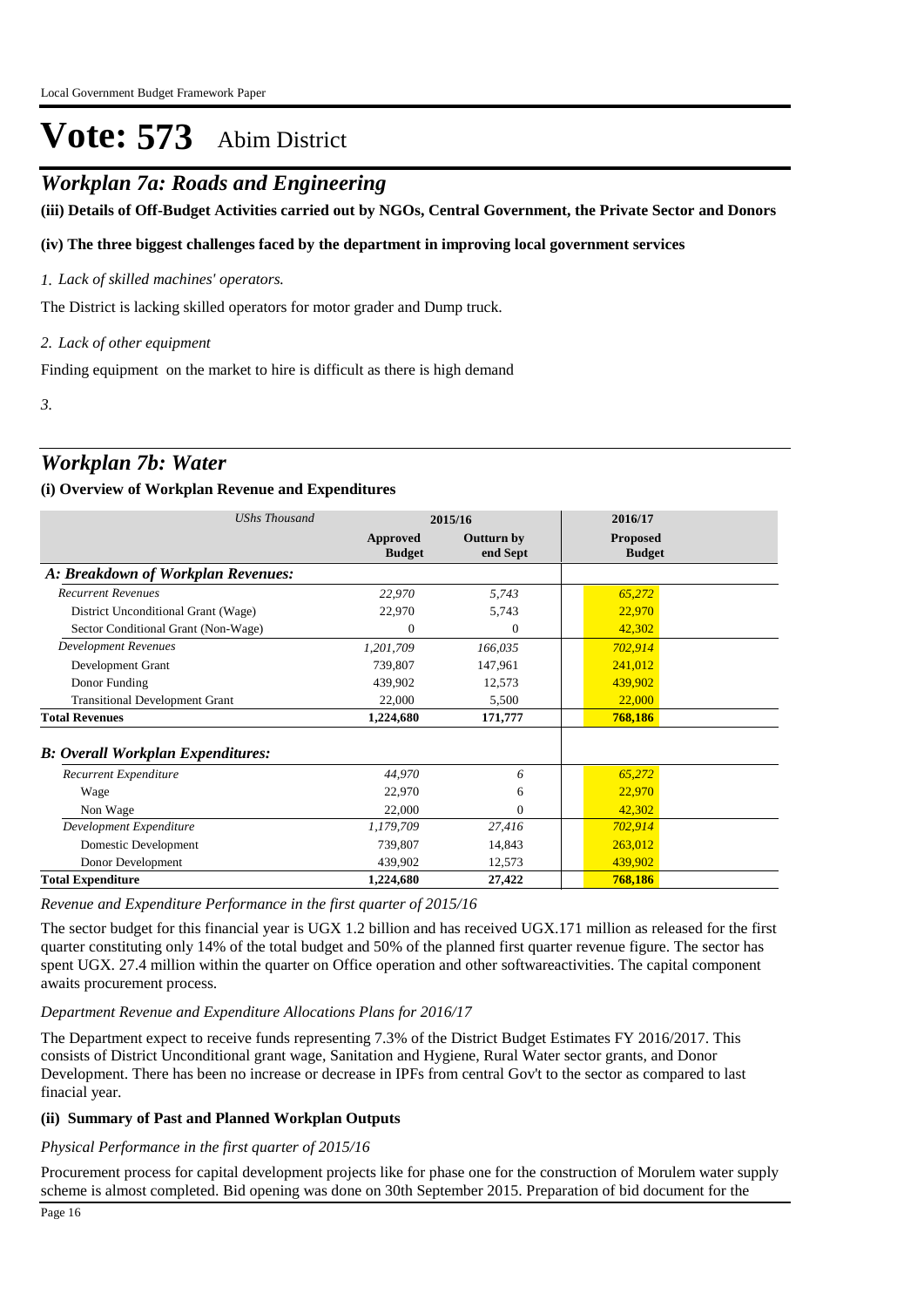## *Workplan 7b: Water*

rehabilitation of 25 boreholes is completed. Other activities undertaken include: Re-training of 20 water points WSCs in Morulem and Abim, District water and sanitation coordinating committee meeting, DWO meetings, Annual DWO meetings and submission of 1st quarter progress

#### *Plans for 2016/17 by Vote Function*

Procurement process for capital development projects like for phase one for the construction of Morulem water supply scheme is almost completed. Bid opening was done on 30th September 2015. Preparation of bid document for the rehabilitation of 25 boreholes is completed. Other activities undertaken include: Re-training of 20 water points WSCs in Morulem and Abim, District water and sanitation coordinating committee meeting, DWO meetings, Annual DWO meetings and submission of 1st quarter progress

*Medium Term Plans and Links to the Development Plan*

#### **(iii) Details of Off-Budget Activities carried out by NGOs, Central Government, the Private Sector and Donors**

#### **(iv) The three biggest challenges faced by the department in improving local government services**

#### *Low community contribution towards capital costs. 1.*

Without community contribution in place, sense of ownership is not created and this bslows down water activities. Minor repairs has always been a problem to many communities. This is also need to train more hand pump mechanics to maintain broken borehole.

#### *Poor underground water potential 2.*

Poor underground water potential in Nyakwae sub county making drilling of boreholes difficult with cases of dry wells.

#### *Lack of management capacity. 3.*

Low capacity of the community to manage piped water supply scheme.

### *Workplan 8: Natural Resources*

#### **(i) Overview of Workplan Revenue and Expenditures**

| <b>UShs Thousand</b>                                 | 2015/16                   |                               | 2016/17                          |
|------------------------------------------------------|---------------------------|-------------------------------|----------------------------------|
|                                                      | Approved<br><b>Budget</b> | <b>Outturn by</b><br>end Sept | <b>Proposed</b><br><b>Budget</b> |
| A: Breakdown of Workplan Revenues:                   |                           |                               |                                  |
| <b>Recurrent Revenues</b>                            | 91,283                    | 22,821                        | 46,929                           |
| District Unconditional Grant (Wage)                  | 40,076                    | 10,019                        | 40,076                           |
| Sector Conditional Grant (Non-Wage)                  | 51,206                    | 12,802                        | 6,852                            |
| <b>Development Revenues</b>                          | 0                         | 0                             | 25,000                           |
| District Discretionary Development Equalization Gran |                           | 0                             | 25,000                           |
| <b>Total Revenues</b>                                | 91,283                    | 22,821                        | 71,929                           |
| <b>B: Overall Workplan Expenditures:</b>             |                           |                               |                                  |
| Recurrent Expenditure                                | 91,283                    | 10,019                        | 46,929                           |
| Wage                                                 | 40,076                    | 10,019                        | 40,076                           |
| Non Wage                                             | 51,206                    | $\mathbf{0}$                  | 6,852                            |
| Development Expenditure                              | 0                         | 0                             | 25,000                           |
| Domestic Development                                 | 0                         | $\Omega$                      | 25,000                           |
| Donor Development                                    | 0                         | $\Omega$                      | $\Omega$                         |
| <b>Total Expenditure</b>                             | 91,283                    | 10,019                        | 71,929                           |

*Revenue and Expenditure Performance in the first quarter of 2015/16*

By the end of the First quarter, the department received 100% of the planned revenue and spent only 10 million only on wages.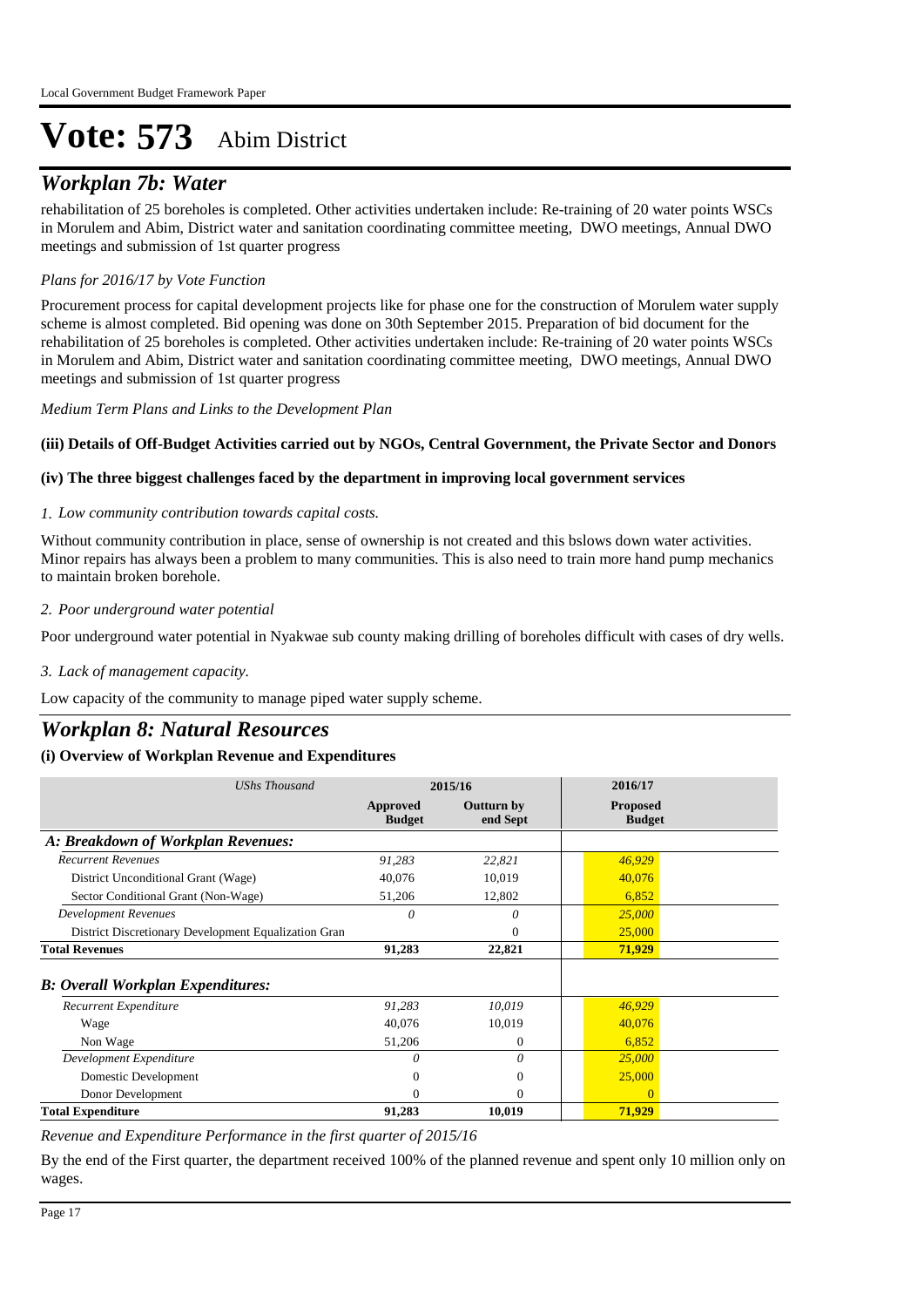## *Workplan 8: Natural Resources*

*Department Revenue and Expenditure Allocations Plans for 2016/17*

In the Financial year 2015/2016, the departments planned revenues was 91,283 million, by the end of the First quarter, the department realised 22,821 million representing 100% of the quarter outturn. The Department spent 10,019 million representing 44% of the quarter outturn. During the quarter, the department conductedEnvironmental monitoring and compliance surveys with support from NFA. NEMA and Environmental police under the Restoration of the Kidepo Critical Land scape Project.

#### **(ii) Summary of Past and Planned Workplan Outputs**

*Physical Performance in the first quarter of 2015/16*

| 1 Weeded Planted trees at the district headquarters. | 2 Paid Bank                                                |
|------------------------------------------------------|------------------------------------------------------------|
| charges                                              | 3 Conducted Joint Forestry inspection with support of NFA, |
| NEMA and Environment Police                          | 4 Conducted Compliance Monitoring for all                  |
| <b>NUSAF</b> Projects                                |                                                            |
| Plans for 2016/17 by Vote Function                   |                                                            |
| 1 Weeded Planted trees at the district headquarters. | 2 Paid Bank                                                |

NUSAF Projects

charges 3 Conducted Joint Forestry inspection with support of NFA, NEMA and Environment Police 4 Conducted Compliance Monitoring for all

#### *Medium Term Plans and Links to the Development Plan*

To realize the national objective number 1, Restore the forest cover to 1990 levels, under the Environment sector, the District shall, Promote community/NGO/CBO environmental activities and support Environment improvement initiatives through, Training on energy conservation techniques and encouraging the use of energy saving stoves, Facilitate groups to undertake nursery raising and tree planting, Enhance community involvement in wetland catchment management through various community initiativ

#### **(iii) Details of Off-Budget Activities carried out by NGOs, Central Government, the Private Sector and Donors**

Under the Kidepo Critical landscape Project and with Support from UNDP through NEMA, the district will Implement the measures to enforce sustainable utilization of Shea through an inter-district level enforcement governance mechanism including the prevention of illegal off take and trade of illegally harvested charcoal, Implement the enforcement strategy to prevent wildlife poaching and illegal trade through an inter-district level governance enforcement mechanism in partnership with PA authorit

#### **(iv) The three biggest challenges faced by the department in improving local government services**

#### *Staffing Gap 1.*

The department is currently understaffed with only the Surveyor who is sustantively appointed, the Environment Officer is serving interdiction yet recruitment has been banned unless on replacement basis.

#### *lack of Specialised Equipment 2.*

The department lacks specialised Equipment for Environment Montoring, this includes GPS, Total Stations, Computer soft ware and hard ware.

#### *Limitted Capaciry to effective Environment Monitoring 3.*

Effectve Envirnment Monitoring requires specialsed skills to study and analyse the different Envirnmental aspects to be montored, these skills are lacking and therefore requires specialised tranng to do effective monitoring and also use the equipment.

## *Workplan 9: Community Based Services*

### **(i) Overview of Workplan Revenue and Expenditures**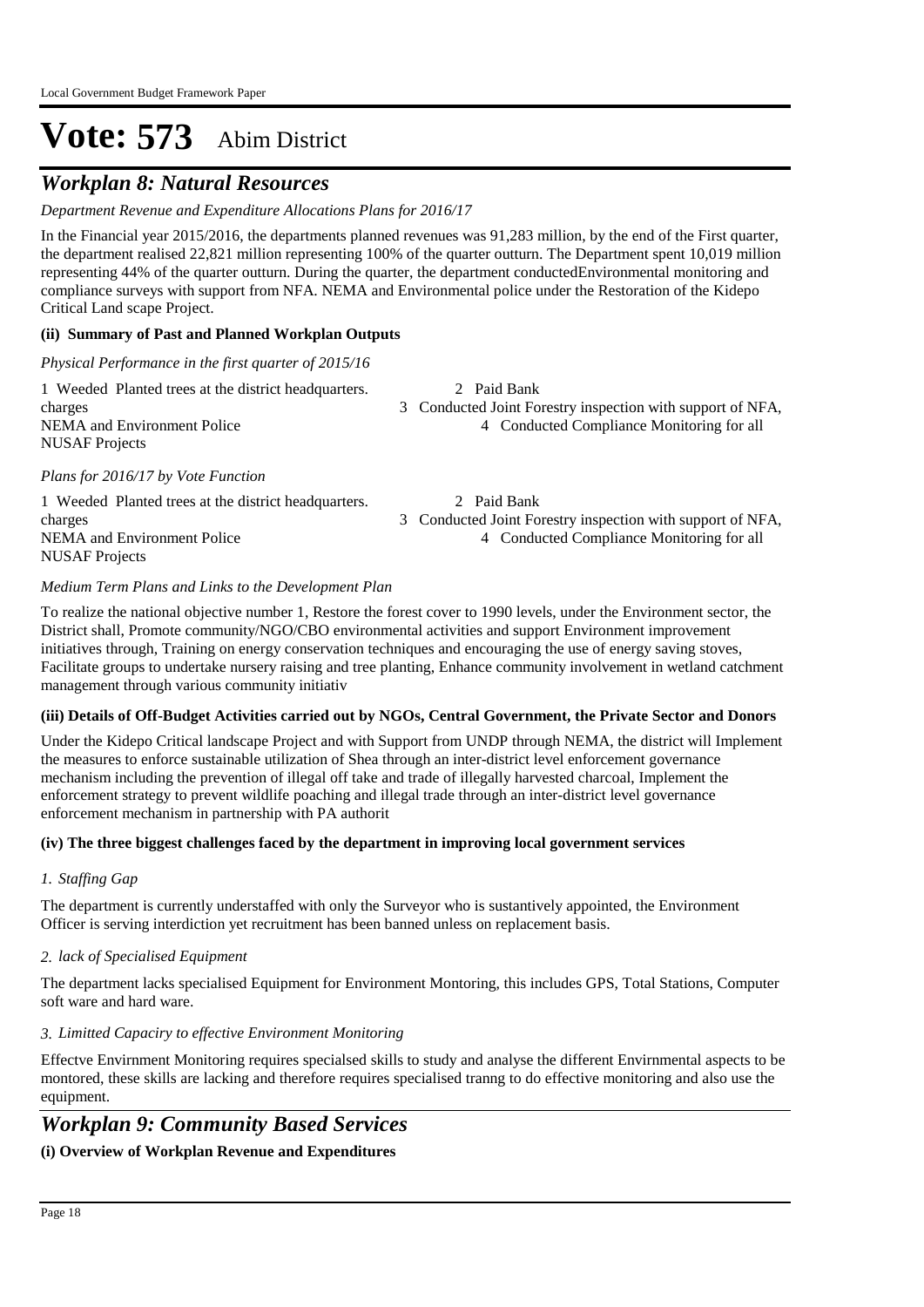### *Workplan 9: Community Based Services*

| <b>UShs Thousand</b>                                 | 2015/16                   |                               | 2016/17                          |  |
|------------------------------------------------------|---------------------------|-------------------------------|----------------------------------|--|
|                                                      | Approved<br><b>Budget</b> | <b>Outturn by</b><br>end Sept | <b>Proposed</b><br><b>Budget</b> |  |
| A: Breakdown of Workplan Revenues:                   |                           |                               |                                  |  |
| <b>Recurrent Revenues</b>                            | 91,438                    | 22,764                        | 110,122                          |  |
| District Unconditional Grant (Non-Wage)              | 1.550                     | $\Omega$                      | 1,550                            |  |
| District Unconditional Grant (Wage)                  | 61,137                    | 15,284                        | 77,365                           |  |
| <b>Locally Raised Revenues</b>                       | 3,000                     | $\Omega$                      | 3,000                            |  |
| Sector Conditional Grant (Non-Wage)                  | 25,750                    | 7,480                         | 28,206                           |  |
| <b>Development Revenues</b>                          | 191,111                   | 21,612                        | 70,785                           |  |
| District Discretionary Development Equalization Gran | 120,327                   | $\Omega$                      |                                  |  |
| Donor Funding                                        | 70,785                    | 21,612                        | 70,785                           |  |
| <b>Total Revenues</b>                                | 282,549                   | 44,376                        | 180,907                          |  |
| <b>B: Overall Workplan Expenditures:</b>             |                           |                               |                                  |  |
| Recurrent Expenditure                                | 91,438                    | 1,930                         | 110,122                          |  |
| Wage                                                 | 61,137                    | $\Omega$                      | 77,365                           |  |
| Non Wage                                             | 30,301                    | 1,930                         | 32,757                           |  |
| Development Expenditure                              | 191,111                   | 0                             | 70,785                           |  |
| Domestic Development                                 | 120,327                   | $\mathbf{0}$                  | $\Omega$                         |  |
| Donor Development                                    | 70,785                    | $\Omega$                      | 70,785                           |  |
| <b>Total Expenditure</b>                             | 282,549                   | 1,930                         | 180,907                          |  |

*Revenue and Expenditure Performance in the first quarter of 2015/16*

By the end of first quarter, the Department had received Ugx 44.3 million against the approved budget of Ugx 282.5 million this representing 16%. However, in first quarter, the Department had unspent balance which is mainly for recurrent expenditures though rolled over to second quarter.

#### *Department Revenue and Expenditure Allocations Plans for 2016/17*

The Department expects to receive 1.7% of the total District Budget Estimates. The decrease in revenue allocation compared to last finacial year has been due to changes in the new intergovernmental transfers. Other revenue allocations remain the same as last FY.

#### **(ii) Summary of Past and Planned Workplan Outputs**

*Physical Performance in the first quarter of 2015/16*

- 1 Issuance of Court Orders
- 2 Attend Juvenile Court Sessions
- 3 Monitoring Sub County Courts
- 4 Handled and made follow up domestic relations cases
- 5 Training of Child Protection Committees at the District and Sub County levels.
- 6 Honored Youth day
- 7 Monitoring and support supervision to sub county OVC Programme implementation
- 8 Strengthen OVC Service quality standards
- 9 Strengthen OVC planning and coordination
- 10 Improve OVC programme M&E
- 11 Hold Child Protection Coordination

### *Plans for 2016/17 by Vote Function*

- 1 Issuance of Court Orders
- 2 Attend Juvenile Court Sessions
- 3 Monitoring Sub County Courts
- 4 Handled and made follow up domestic relations cases
- 5 Training of Child Protection Committees at the District and Sub County levels.
- 6 Honored Youth day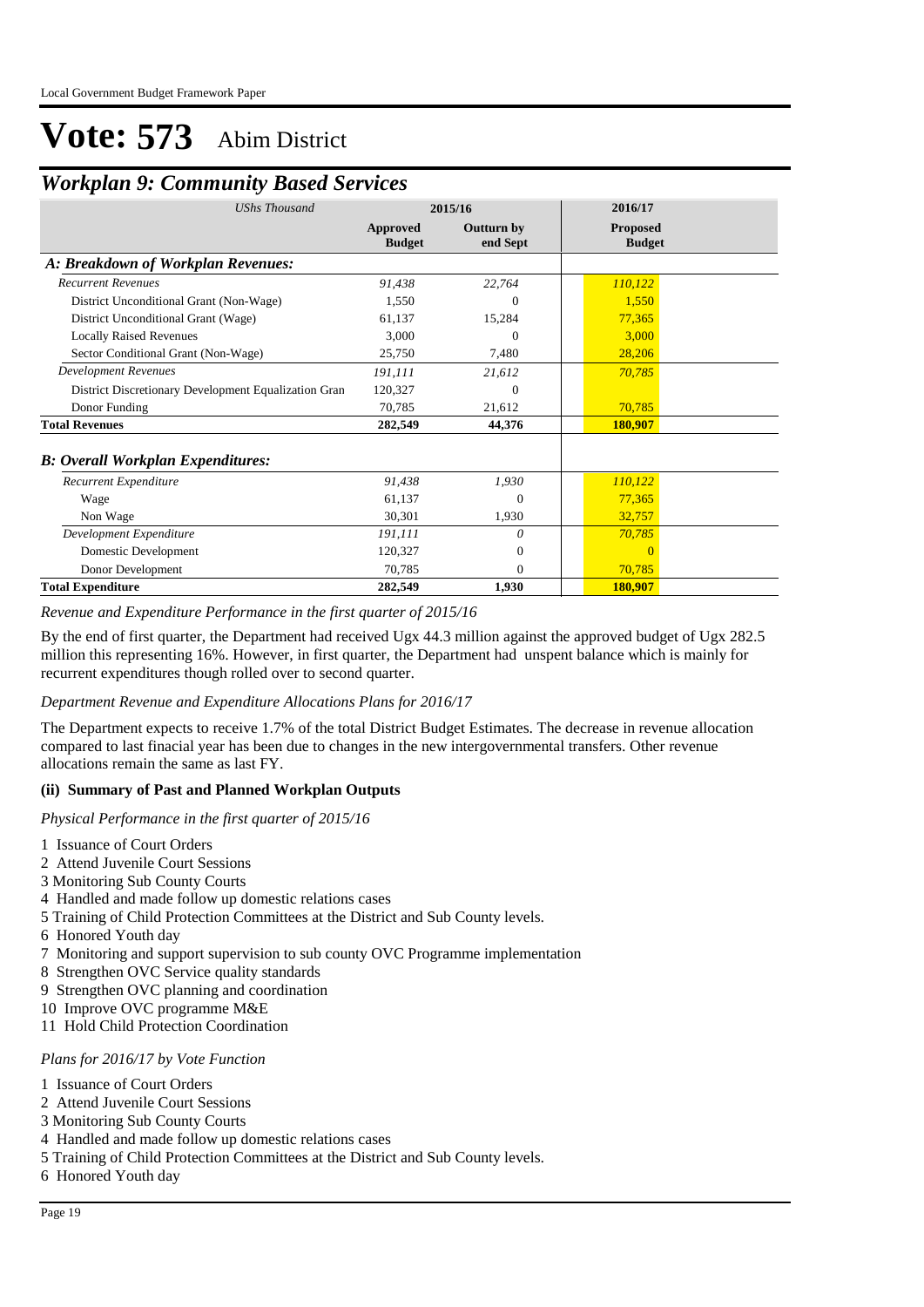### *Workplan 9: Community Based Services*

7 Monitoring and support supervision to sub county OVC Programme implementation

- 8 Strengthen OVC Service quality standards
- 9 Strengthen OVC planning and coordination
- 10 Improve OVC programme M&E
- 11 Hold Child Protection Coordination

*Medium Term Plans and Links to the Development Plan*

#### **(iii) Details of Off-Budget Activities carried out by NGOs, Central Government, the Private Sector and Donors**

#### **(iv) The three biggest challenges faced by the department in improving local government services**

#### *Inadequate resources. 1.*

There is increasing number of vulnerable groups with increasing demand for services yet the demand for the vulnerable have remained the same. There is need for council to prioritise and allocate additional resources.

#### *Increasing number of street children. 2.*

Continued influx of children and adult on the streets of Abim Town Council majorly from Nyakwae sub county is still a challenge.

#### *Lack of office space. 3.*

Lack of office space and furniture to the SCDO hinders service delivery.

## *Workplan 10: Planning*

#### **(i) Overview of Workplan Revenue and Expenditures**

| <b>UShs Thousand</b>                                 | 2015/16                   |                        | 2016/17                          |  |
|------------------------------------------------------|---------------------------|------------------------|----------------------------------|--|
|                                                      | Approved<br><b>Budget</b> | Outturn by<br>end Sept | <b>Proposed</b><br><b>Budget</b> |  |
| A: Breakdown of Workplan Revenues:                   |                           |                        |                                  |  |
| <b>Recurrent Revenues</b>                            | 99.162                    | 16,296                 | 83,984                           |  |
| District Unconditional Grant (Non-Wage)              | 14.020                    | $\Omega$               | 35.936                           |  |
| District Unconditional Grant (Wage)                  | 37,081                    | 9,270                  | 37,081                           |  |
| <b>Locally Raised Revenues</b>                       | 26,145                    | $\Omega$               | 10,967                           |  |
| Support Services Conditional Grant (Non-Wage)        | 21,916                    | 7,026                  |                                  |  |
| <b>Development Revenues</b>                          | 504,633                   | 56,153                 | $\theta$                         |  |
| District Discretionary Development Equalization Gran | 215,971                   | 0                      |                                  |  |
| <b>Locally Raised Revenues</b>                       | 7.900                     | $\Omega$               |                                  |  |
| Multi-Sectoral Transfers to LLGs                     | 280,763                   | 56,153                 |                                  |  |
| <b>Total Revenues</b>                                | 603,795                   | 72,449                 | 83,984                           |  |
| <b>B: Overall Workplan Expenditures:</b>             |                           |                        |                                  |  |
| Recurrent Expenditure                                | 99,162                    | 4,208                  | 83,984                           |  |
| Wage                                                 | 37,081                    | 2,853                  | 37,081                           |  |
| Non Wage                                             | 62,081                    | 1,355                  | 46,903                           |  |
| Development Expenditure                              | 504,633                   | 4,700                  | O                                |  |
| Domestic Development                                 | 504,633                   | 4,700                  |                                  |  |
| Donor Development                                    | 0                         | 0                      | $\Omega$                         |  |
| <b>Total Expenditure</b>                             | 603,795                   | 8,908                  | 83,984                           |  |

*Revenue and Expenditure Performance in the first quarter of 2015/16*

By the end of first quarter, the Department had received Ugx 56.2 million against the approved budget of Ugx 603.8 million. The unspent balance is mainly for capital development. Procurement processes to award contracts are now at evaluation stage and soon various constructions works will commence.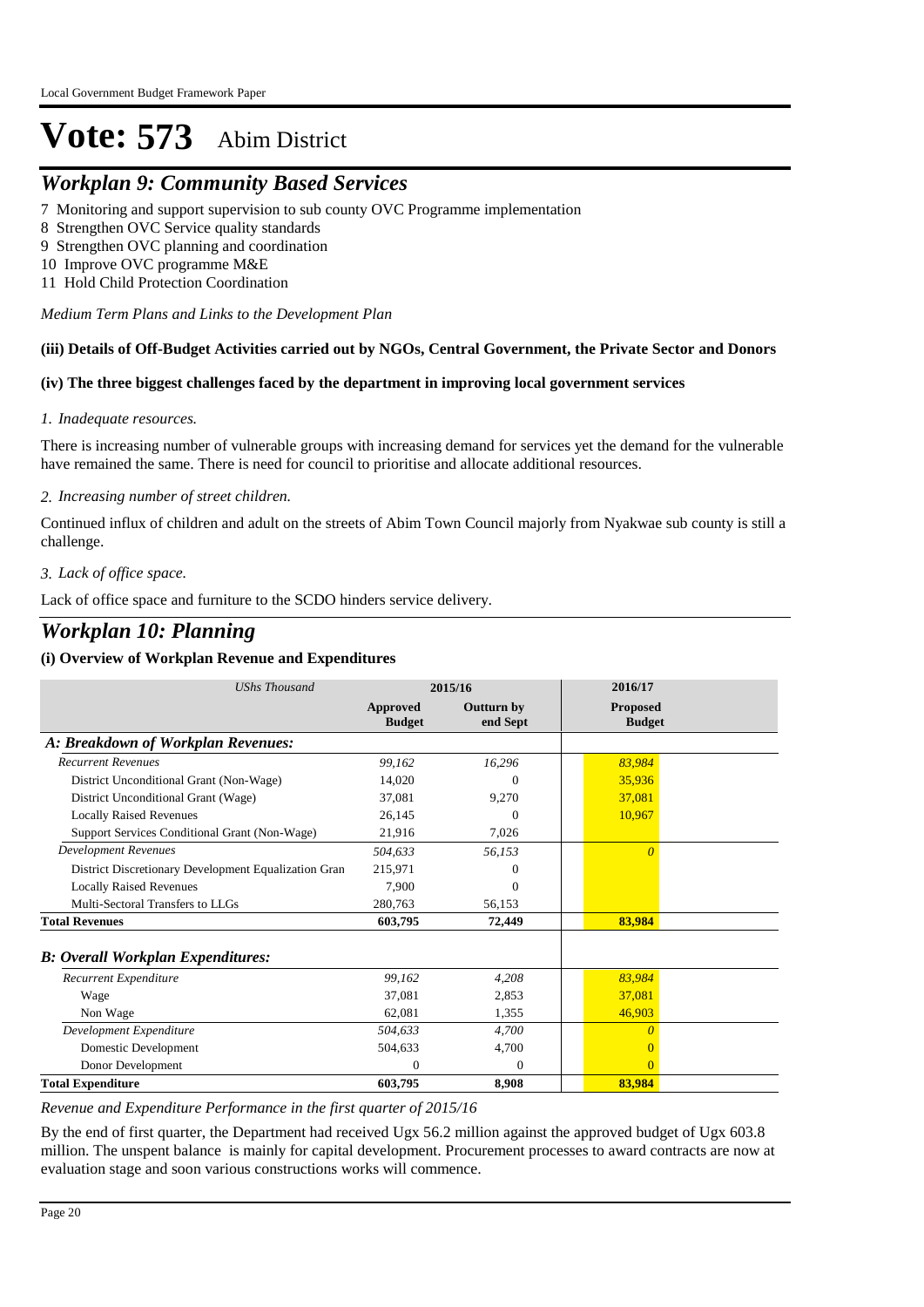## *Workplan 10: Planning*

#### *Department Revenue and Expenditure Allocations Plans for 2016/17*

The Department expects to get 3.5% of the total District Budget Estimates. The decrease in revenue budget this FY has been due to the new intergovernmental transfers system.

#### **(ii) Summary of Past and Planned Workplan Outputs**

*Physical Performance in the first quarter of 2015/16*

- 1 Carried out joint monitoring of PAF projects
- 2 6 LLGs train on Participatory Planning conducted
- 3 Held 1 DDMC meetings to coordinate NGO activities in the district
- 4 Held 3 DTPCs meetings at the district level
- 5 Held 3 Budget Desk meetings
- 6 Carried out both internal and external assessments

#### *Plans for 2016/17 by Vote Function*

- 1 Carried out joint monitoring of PAF projects
- 2 6 LLGs train on Participatory Planning conducted
- 3 Held 1 DDMC meetings to coordinate NGO activities in the district
- 4 Held 3 DTPCs meetings at the district level
- 5 Held 3 Budget Desk meetings
- 6 Carried out both internal and external assessments

*Medium Term Plans and Links to the Development Plan*

#### **(iii) Details of Off-Budget Activities carried out by NGOs, Central Government, the Private Sector and Donors**

#### **(iv) The three biggest challenges faced by the department in improving local government services**

#### *Under staffing in the Department. 1.*

The staffing position of the department is still inadequate, and there is need to recruit the District Planner, Population Officer and Statistical Assistant as required by the structure for the Dpartment.

#### *Lack of transport facility for the Department. 2.*

This has affected the operation of the unit greatly especially in areas of monitoring, mentoring of LLGs, Data collection and coordinating planning activities.

#### *Inadequate space and furniture for the department. 3.*

The current office space of only one room allocated to the planning unit can not even house two officers. There is need to provide funds to construct office block for both Finance and Planning Unit staff including a strong room.

### *Workplan 11: Internal Audit*

#### **(i) Overview of Workplan Revenue and Expenditures**

| UShs Thousand                           |                           | 2015/16                | 2016/17                          |  |
|-----------------------------------------|---------------------------|------------------------|----------------------------------|--|
|                                         | Approved<br><b>Budget</b> | Outturn by<br>end Sept | <b>Proposed</b><br><b>Budget</b> |  |
| A: Breakdown of Workplan Revenues:      |                           |                        |                                  |  |
| <b>Recurrent Revenues</b>               | 52,981                    | 8.054                  | 52.981                           |  |
| District Unconditional Grant (Non-Wage) | 7.694                     | $\Omega$               | 7,694                            |  |
| District Unconditional Grant (Wage)     | 32,214                    | 8.054                  | 32,214                           |  |
| <b>Locally Raised Revenues</b>          | 13,072                    | 0                      | 13,072                           |  |